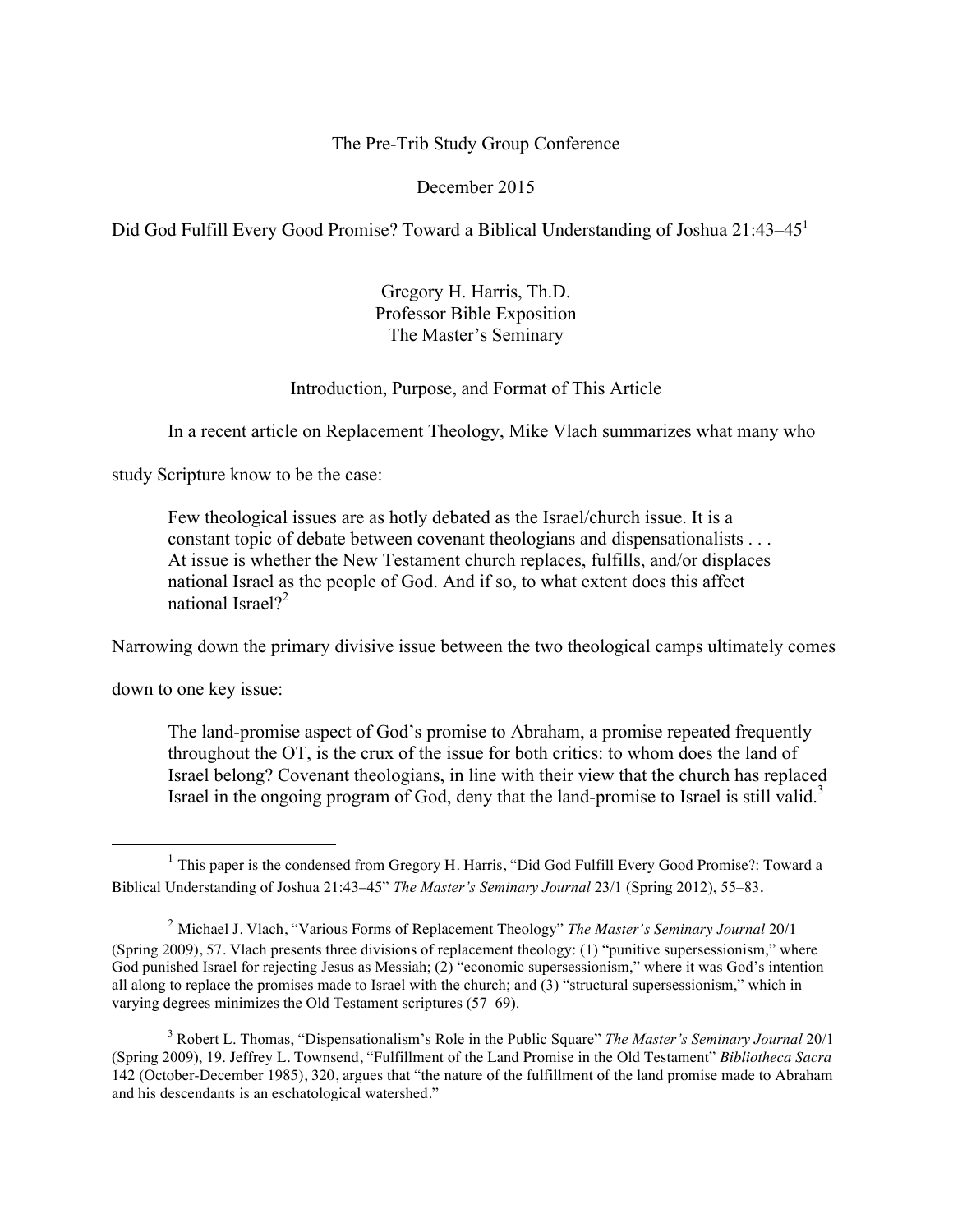The interpretational significance of this land debate must be dealt with carefully, if for no other reason, based on the high frequency of the land passages that occurs in Scripture. Kaiser observes:

In the Old Testament few issues are as important as that of the promise of the land to the patriarchs and the nation of Israel. In fact,  $\gamma_{\mathbb{R}}$ , "land" is the fourth most frequent substantive in the Hebrew Bible. Were it not for the larger and more comprehensive theme of the total promise with all its multifaceted provisions, the theme of Israel and her land could well serve as the central idea or the organizing rubric for the entire canon.<sup>4</sup>

In a sense this is a by-product of the core question of what hermeneutic should be employed in reference to these promises given by God and will be examined in this paper. However, who owns the land and whether it has any eschatological significance is much more than some "coffee table debate" among theologians because of its far-reaching effects even in national and worldwide political policy.<sup>5</sup>

Many readers of the Bible who hold the fulfillment of the land promises position consider

Joshua 21:43–45 to be their proof text clearly showing that God has already fulfilled the land

promises given the Jewish people in the Abrahamic Covenant, and consequently one should

expect no future fulfillment for either the land or the nation of Israel:

So the LORD gave Israel all the land which He had sworn to give to their fathers, and they possessed it and lived in it. And the LORD gave them rest on every side,

 <sup>4</sup> Walter C. Kaiser, Jr., "The Promised Land: A Biblical-Historical View" *Bibliotheca Sacra* 138 (Oct-Dec 1981), 302.

<sup>5</sup> See Timothy P. Weber, *On the Road to Armageddon: How Evangelicals Became Israel's Best Friend* (Grand Rapids: Baker, 2004) for one interpretation of how Dispensationalism affected American foreign policy in the latter part of the twentieth century. For a more hostile attitude to Dispensationalism and broadened to include both the United States and Great Britain, see Stephen Sizer, *Christian Zionism: Road to Armageddon?* (Leicester Lei 7GP, England: Inter-Varsity, 2004). In response to Sizer's assessment of Christian Zionism being one of the most powerful and destructive forces in America, see Phil Baty, "Zionism Thesis Stirs Up a Storm," August 6, 2004 <timeshighereducation.co.uk/story.asp?storyCode=1990483&sectioncode=26> and Thomas Ice, "Christian Palestinianism," July 3, 2009 <br/>bible-prophecy toda.blogspot.com/2009/07/christian.palestinianism.html>. For a less politically motivated approach to this politically hot issue, see Stanley A. Ellisen, *The Arab-Israeli Conflict: Who Owns the Land?* (Portland: Multnomah, 1991).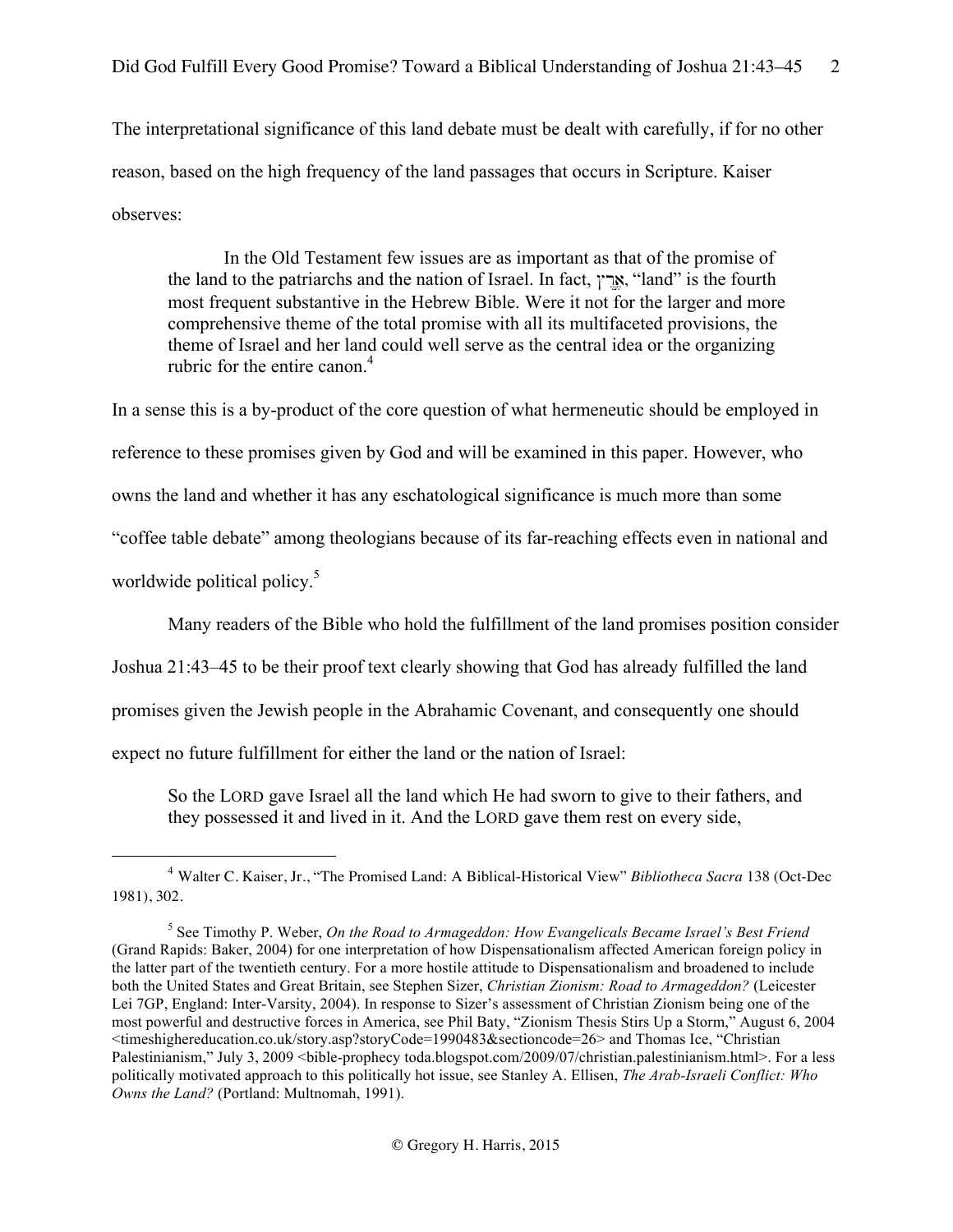according to all that He had sworn to their fathers, and no one of all their enemies stood before them; the LORD gave all their enemies into their hand. Not one of the good of the good promises which the LORD had made to the house of Israel failed; all came to pass.<sup>6</sup>

While at first glance these verses do indeed seem to give credence to such a conclusion that God has already fulfilled all the land promises to Israel, such an interpretation seems to be surprisingly relatively new and growing in popularity, often appearing in Internet chatrooms<sup>7</sup> or blogs and in some rather recently published books.<sup>8</sup>

While by no means limited to them, one of the most vocal groups claiming that God fulfilled the Abrahamic Covenant land promises is New Covenant Theology which "is a

relatively new system which, though not yet well defined, attempts to combine strengths of

Dispensationalism and Covenant Theology and to eliminate the weak points between the two."<sup>9</sup>

With their understanding that the land promises have been fulfilled by the time of Joshua, it

would not be surprising that Joshua 21:43–45 would play a vital role in their taking this

<sup>6</sup> All Scripture references used are from the NASB 1971 edition unless otherwise stipulated.

 $<sup>7</sup>$  An example of a posted website referring Joshua and the land promises is Michael D. Marlowe, editor,</sup> The Bible Researcher web site. The first part of affirmation #9 of their doctrinal statements says this: "The entitlement of any one ethnic or religious group to territory in the Middle East called the 'Holy Land' cannot be supported by Scripture. In fact, the land promises specific to Israel in the Old Testament were fulfilled under Joshua" (http://www.bible-researcher.com/openletter.html. A list of signatories for this open letter is at the bottom of the page).

<sup>&</sup>lt;sup>8</sup> While this will be developed throughout this paper and reasons given why it has not been a common interpretation, just a sampling of those of amillennial and/or covenantal persuasion who do not hold this teaching from Joshua 21:43–45 are John Calvin, *Commentaries on the Book of Joshua*, trans. Henry Beveridge, Biblical Commentary on the Old Testament (reprint, Grand Rapids: Baker, 1999) 247–48; Keil of Carl Friedrich Keil and F. Delitzsch, *Joshua, Judges, Ruth, 1 and 2 Samuel*, Commentary on the Old Testament. 10 vols. (reprint; Peabody, Mass: Hendrickson Publishers, 2001) 2:156–57; Martin H. Woudstra, *The Book of Joshua*, NICOT (Grand Rapids: Wm. B. Eerdmans Publishing Co., 1981) 314–15; Dale Ralph Davis, *No Falling Words: Expositions of the Book of Joshua* (Grand Rapids: Baker, 1988) 157–58; J. Alberto Soggin, *Joshua: A Commentary* (Philadelphia: Westminster Press, 1972) 201-206; Robert G. Boling, *Joshua*, The Anchor Bible (Garden City, NY: Doubleday, 1982) 498–500; and C. J. Goslinga, *Joshua*, *Judges, Ruth,* Bible Student's Commentary (Grand Rapids: Zondervan, 1986) 152–53.

<sup>9</sup> Dennis M. Swanson, "Introduction to New Covenant Theology," *Master's Seminary Journal* 18/1 (Fall 2007) 149. The entire journal evaluates various claims and doctrines of New Covenant Theology. Of particular relevance to this article is William B. Barrick, "New Covenant Theology and the Old Testament Covenants," *Master's Seminary Journal* 19/1 (Fall 2007) 165–80.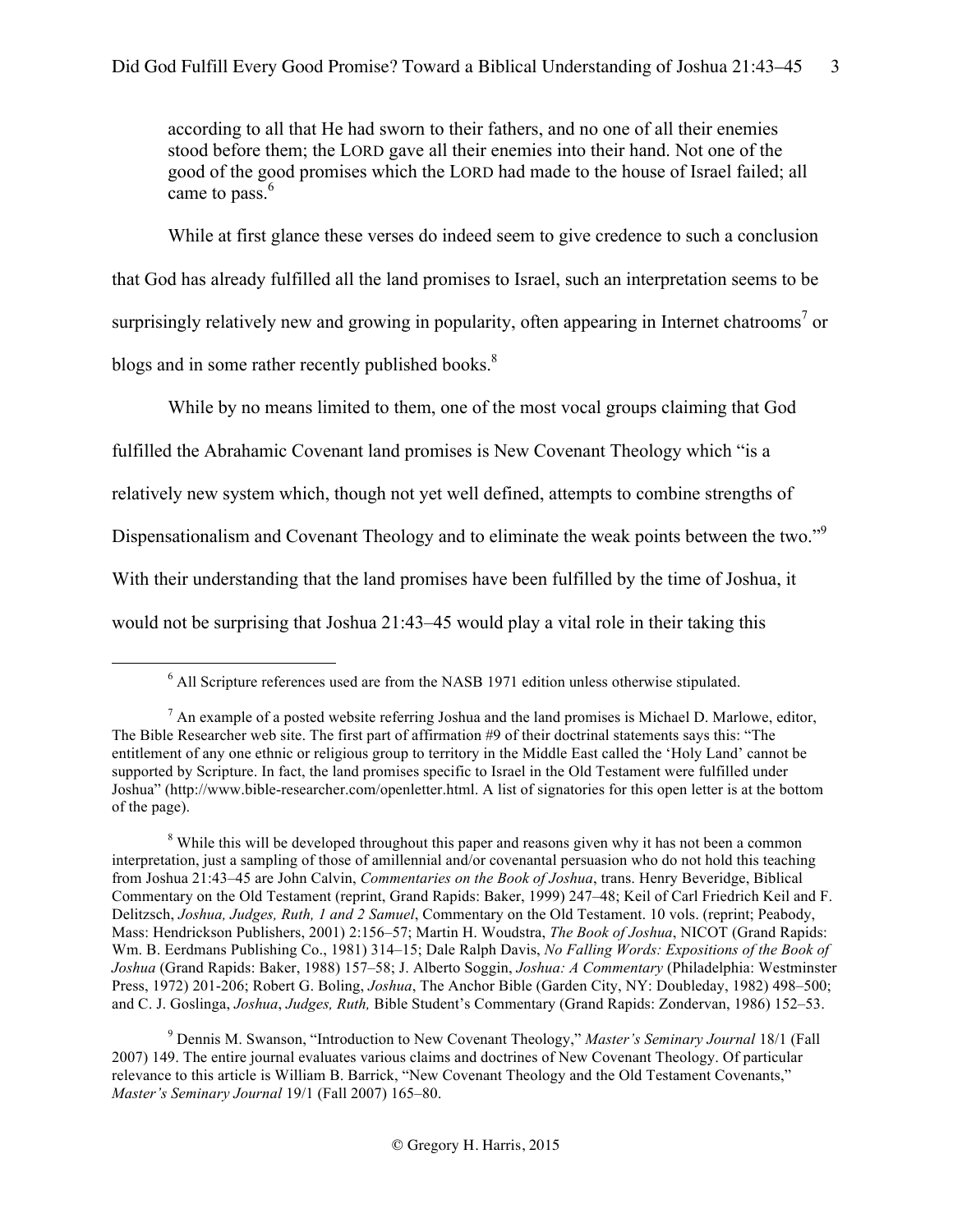position.<sup>10</sup> Thus it is concluded by New Covenant theologians that Joshua 21:43–45 is their irrefutable "trump card" concerning God's total fulfillment of Abrahamic Covenant obligations, at least as far the land is concerned. Lehrer writes as a representative of New Covenant Theology:

The book of Joshua tells us that when the Israelites had finally taken most of the land, all of the promises given to Abraham had been fulfilled (Joshua 21:43-45). Nothing else needed to happen for God to make good on His word to Abraham. His promises of rest and possession of the land had been fulfilled, just like his promises of many descendants and a special relationship with God. It was all fulfilled by the time of the conquest of the Land of Canaan under Joshua.<sup>11</sup>

Adams argues along the same lines: "So the LORD gave Israel all the land he had sworn to give

their forefathers, and they took possession of it and settled there . . . *Not one of the LORD's good* 

*promises to the house of Israel failed; every one was fulfilled*. *Joshua 21:43-45."*<sup>12</sup>

However, it should be noted that seeing a fulfillment of the land promises is by no means

limited to New Covenant Theology. Cox presents the same conclusion written decades earlier:

Did God keep the promise to Joshua? The futurist cannot allow it . . . We could summarize these promises concerning the land of Canaan being inherited by Israel as follows: The land was promised through Abraham; the promise was renewed to Isaac, Jacob and Moses. It was fulfilled literally through Joshua . . . How sad it is then that some theologians are still arguing that they are yet future! Much of the futurist belief rests on the assumption that God has never given Israel all the land promised through Abraham.<sup>13</sup>

<sup>&</sup>lt;sup>10</sup> See Thomas, "Dispensationalism's Role in the Public Square." 26–29, and Barrick's "New Covenant Theology and the Old Testament Covenants," 171–75 for a critique of how New Covenant Theology proponents understand the promises of the Abrahamic Covenant having been fulfilled.

<sup>&</sup>lt;sup>11</sup> Steven Lehrer, *New Covenant Theology: Questions Answered* (By the author, 2006), 32. Lehrer's reasoning "when the Israelites had finally taken *most* of the land, *all* of the promises given to Abraham had been fulfilled" (emphasis mine) is contradictory in and of itself, but this will be developed in more detail elsewhere in this article. See also Hank Hanegraaff, *The Apocalypse Code* (Nashville: Thomas Nelson, 2007), 178.

 $12$  Michael W. Adams, "In Defense of the New Covenant: A Theology Response to Richard Barcellos' Book, In Defense of the Decalogue: A Critique of New Covenant Theology" (http://www.ncbfnet/PDF/Defense/pdf, 8, accessed 1/10/10) [italics in the original].

<sup>13</sup> William Cox, *The New Covenant Israel* (Philadelphia: Presbyterian and Reformed, 1963) 19–20.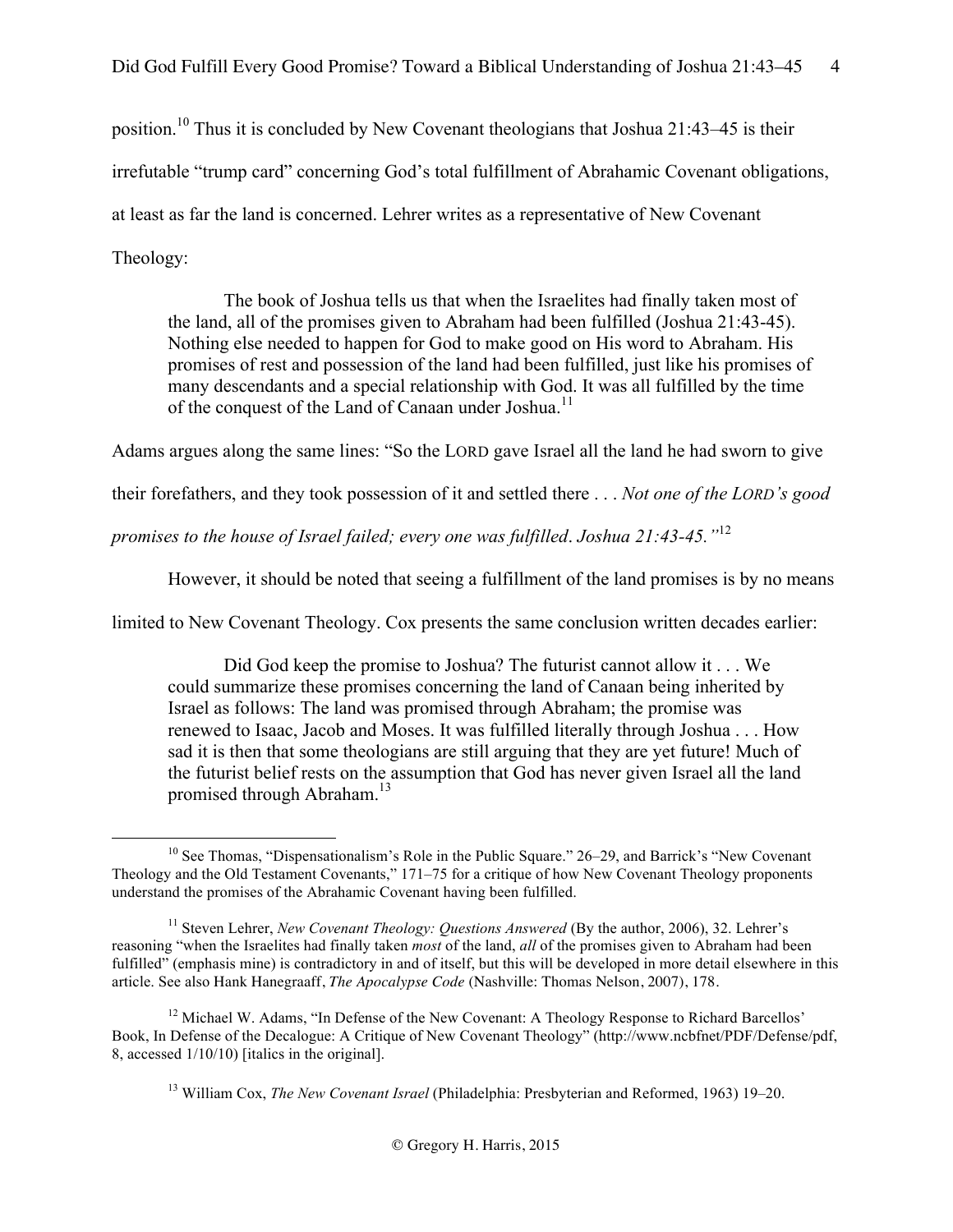Mathison summarizes the fulfillment view and sites the importance Joshua 21:43–45 plays in proving this: "There are numerous other passages in the Old Testament that tell us that God has already fulfilled the land promises given to Israel (Josh. 11:23; 21:21-45; Neh. 9:25). Joshua 21:43-45 explicitly declares that *all* the land promised Israel was given to them."<sup>14</sup> DeMar shows how interpreting Joshua 21:43-45 as being already fulfilled affects the interpretation of other important prophetic passages. As part of the support that there is no time gap between Daniel's sixty-ninth and seventieth-weeks, DeMar presents his second point of argumentation as a known and unarguable fact: "In addition, the text [Dan. 9:26] says nothing about the restoration of Israel to her land as a fulfillment of some covenant obligation. All the land promises that God made to Israel were fulfilled (Joshua 21:43–45)."15 Obviously the importance of this is noteworthy: if Joshua 21:43–45 can be shown to have already been fulfilled, then the point supporting the fulfillment of Daniel 9 is valid; however, if it can be shown that these promises have not been fulfilled, then his second point of his support for interpreting Daniel 9:26 has no basis in one's eschatological interpretation elsewhere.

The purpose of this paper is to examine the validity of the claims that Joshua 21:43–45 inarguably proves that all the land promises given by God to Israel have already been fulfilled and consequently have no future eschatological significance. This will be done by (1) a brief overview of the covenants of God up to Joshua 21, (2) an examination of the original geographic boundaries of the Abrahamic Covenant, with special note of the importance of the Euphrates River, (3) a survey of the eschatological significance of Leviticus 26:40–45, (4) examining

<sup>14</sup> Keith A. Mathison, *Dispensationalism: Rightly Dividing the People of God?* (Phillipsburg, NJ: Presbyterian and Reformed, 1995), 27 [emphasis in the original].

<sup>15</sup> Gary DeMar, *Last Days Madness* (Atlanta: American Vision, 1999), 332.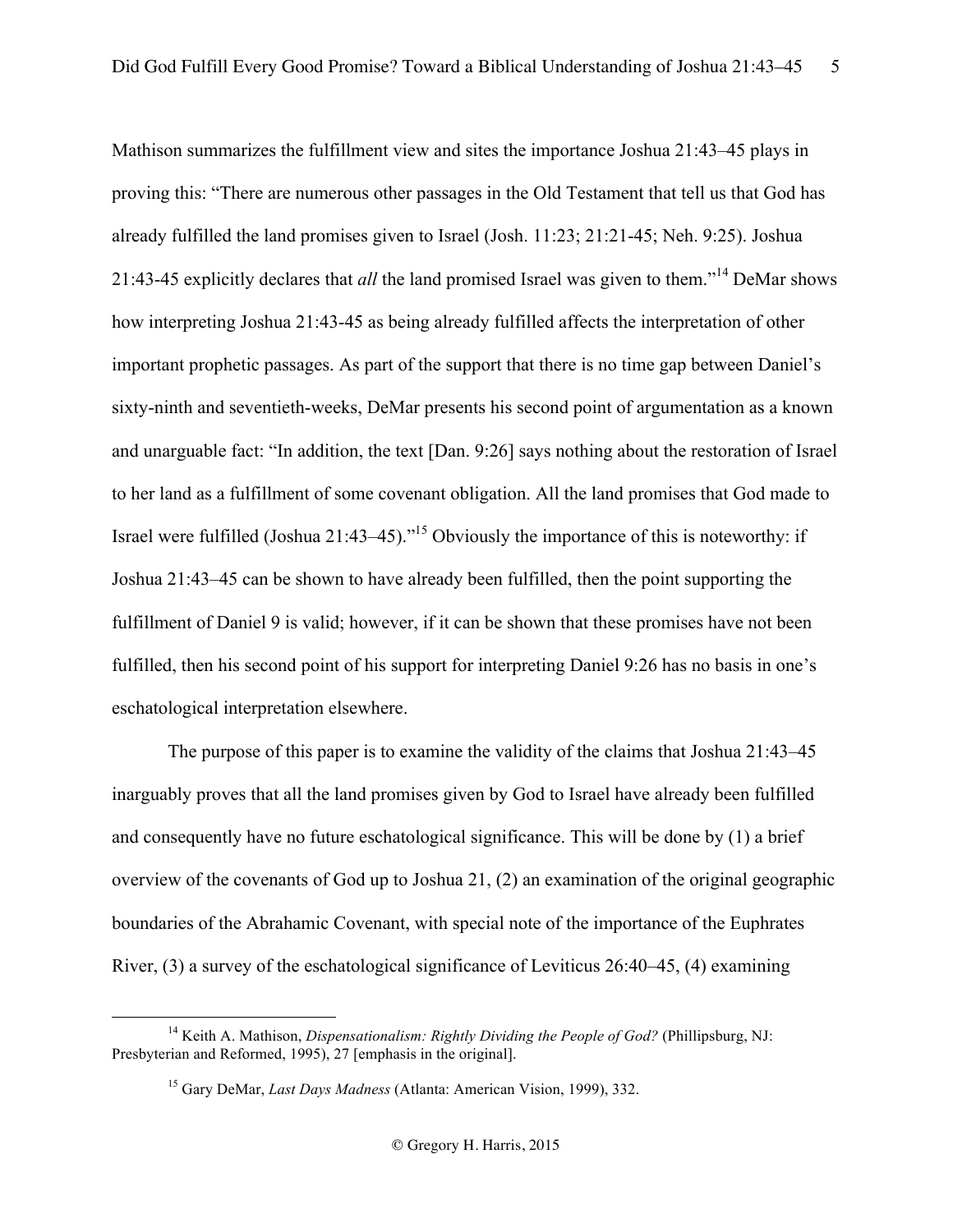strategic passages from the Book of Joshua, and finally (5), a proposed interpretation.

# An Overview of the Covenants of God Pertaining to Joshua 21

Although Joshua 21 is often the beginning place of the study for many who cite these verses as proof that God has already fulfilled the land promises of the Abrahamic Covenant, this is not an appropriate place to begin; there are other many other crucial matters to consider. For instance, the Abrahamic Covenant, to which they refer, is the second covenant recorded in Scripture. The first covenant in Scripture, the Noahic Covenant, is important since although often not the case in a consistent manner, the hermeneutic in how one approaches a covenant of God should be noted.<sup>16</sup> Before summarizing the six covenants of God found in the Bible (the Noahic, the Abrahamic, the Priestly, the Mosaic, the Davidic, and the New Covenant) Busenitz rightly reasons: "Let no one underestimate the importance and significance of a correct understanding of the divine covenants. It is much more than an intellectual pursuit. They provide a most foundational theological anchor for understanding God's working in human history."17 Further, "Understanding these six covenants will shape a person's understanding of Scripture. It will reflect a hermeneutical course *which will determine the one's eschatological sales*."<sup>18</sup> This is important: while most people do not realize it, how one interprets the covenants of God beginning with the Noahic Covenant—will ultimately and immensely factors in to one's eschatology; there is no way to avoid this.

The Noahic Covenant

 $16$  For an excellent article depicting the component parts of the covenants of God, see Irvin A. Busenitz, "Introduction to the Biblical Covenants; the Noahic and the Priestly Covenant" *The Master's Seminary Journal* 10/2 (Fall 1999), 173–189.

<sup>&</sup>lt;sup>17</sup> Ibid., 182.

<sup>&</sup>lt;sup>18</sup> Ibid. [emphasis added].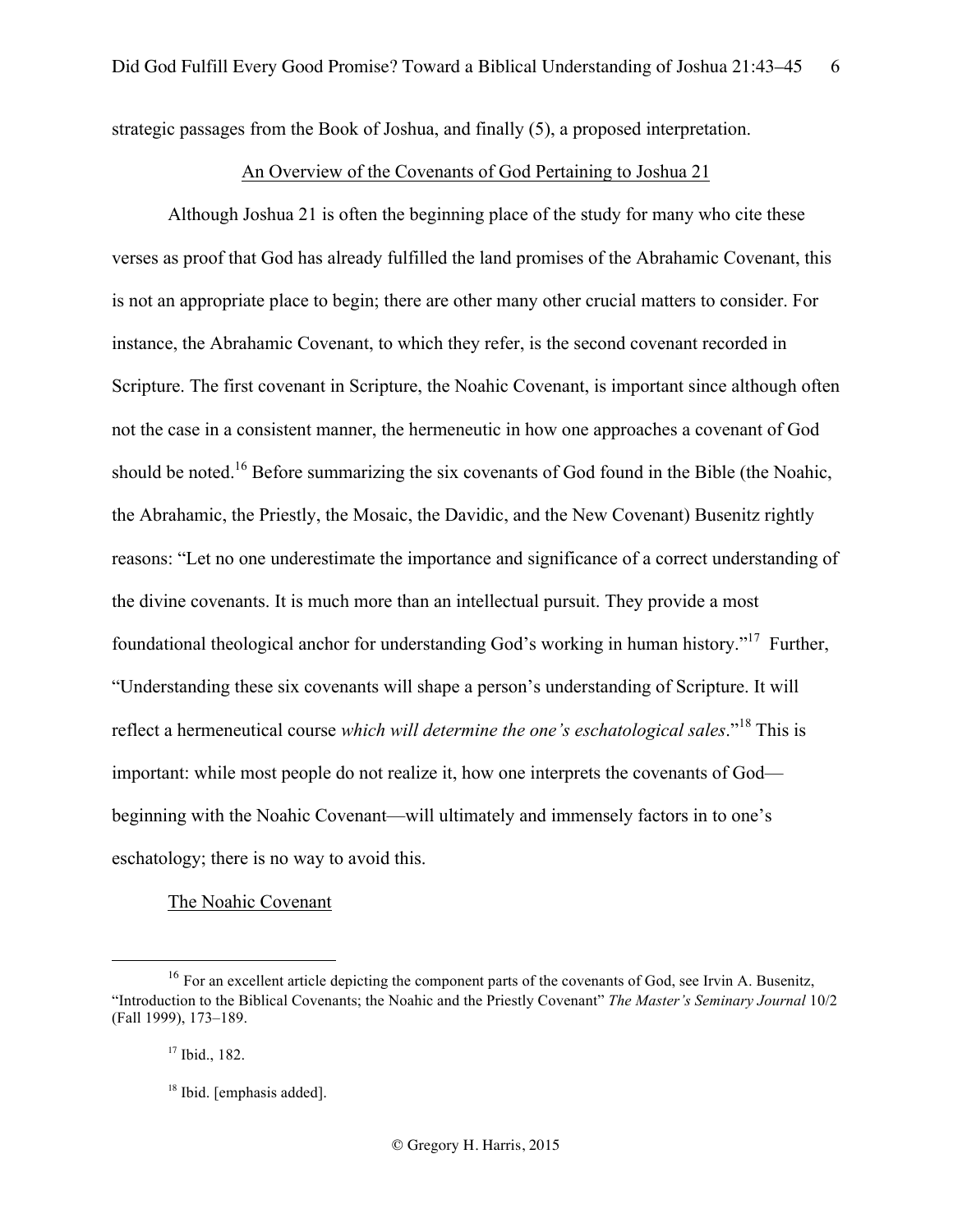While we are not able to go into detail of the covenants of God within this paper, it is necessary to at least examine the component parts of the covenants under which Joshua would be familiar since they affect the interpretation of Joshua  $21:41-43$ .<sup>19</sup> God's promises in the Noahic Covenant are plainly seen in Scripture. In fact, it is within the framework of the Noahic Covenant in Genesis 6:18 that the word "covenant" first occurs in Scripture where, before sending the flood, God promises, "I will establish My covenant with you  $\ldots$  ..."<sup>20</sup> It is significant that God refers to it as His covenant because He alone makes it; it is unilateral, not a bilateral covenant. From the text one would expect (1) that the enduring seasons are an aspect of this covenant (Gen. 8:22); (2) God's own emphatic self-identification that "Now behold, I Myself do establish My covenant with you" (Gen. 9:9); (3) His solemn promise that never again will all flesh be destroyed by means of the flood (9:11); (4) the rainbow will be the sign for the covenant as long as the covenant is valid (9:12–17), and (5) significantly, the covenant is presented as an "everlasting covenant" between God and all flesh that is on the earth  $(9:16)$ .<sup>21</sup> The Noahic Covenant is the broadest of God's covenant promises because it includes not only all of humanity from that point forward, but it also includes "every living creature" (9:15).

Also, for those who accept the Scripture as the true Word of God, the Noahic Covenant should factor understanding other portions of the Bible since the Noahic Covenant is not an isolated covenant with some special hermeneutic employed to understand it, when compared to other covenants—especially the unilateral ones—that God would make. Nothing within the text

<sup>&</sup>lt;sup>19</sup> This paper does not include the Priestly Covenant since it does not directly relate to the argumentation of Joshua 21:43–45. However, see Busenitz, ibid., 186–89 for matters related to this, especially its eschatological significance beyond the Book of Joshua.

<sup>&</sup>lt;sup>20</sup> See ibid., 175–76 for the OT etymology of the word "covenant."

<sup>&</sup>lt;sup>21</sup> For matters related to the use of  $\frac{1}{2}$ עוֹלֶם (*olam*) ("everlasting") see Allan A. MacRae, ש*ׁוֹבּלֵם olam Theological Wordbook of the Old Testament* [*TWOT*], edited by R. Laird Harris, Gleason L. Archer, Jr. and Bruce K. Waltke (Chicago: Moody, 1980) 1:379–80.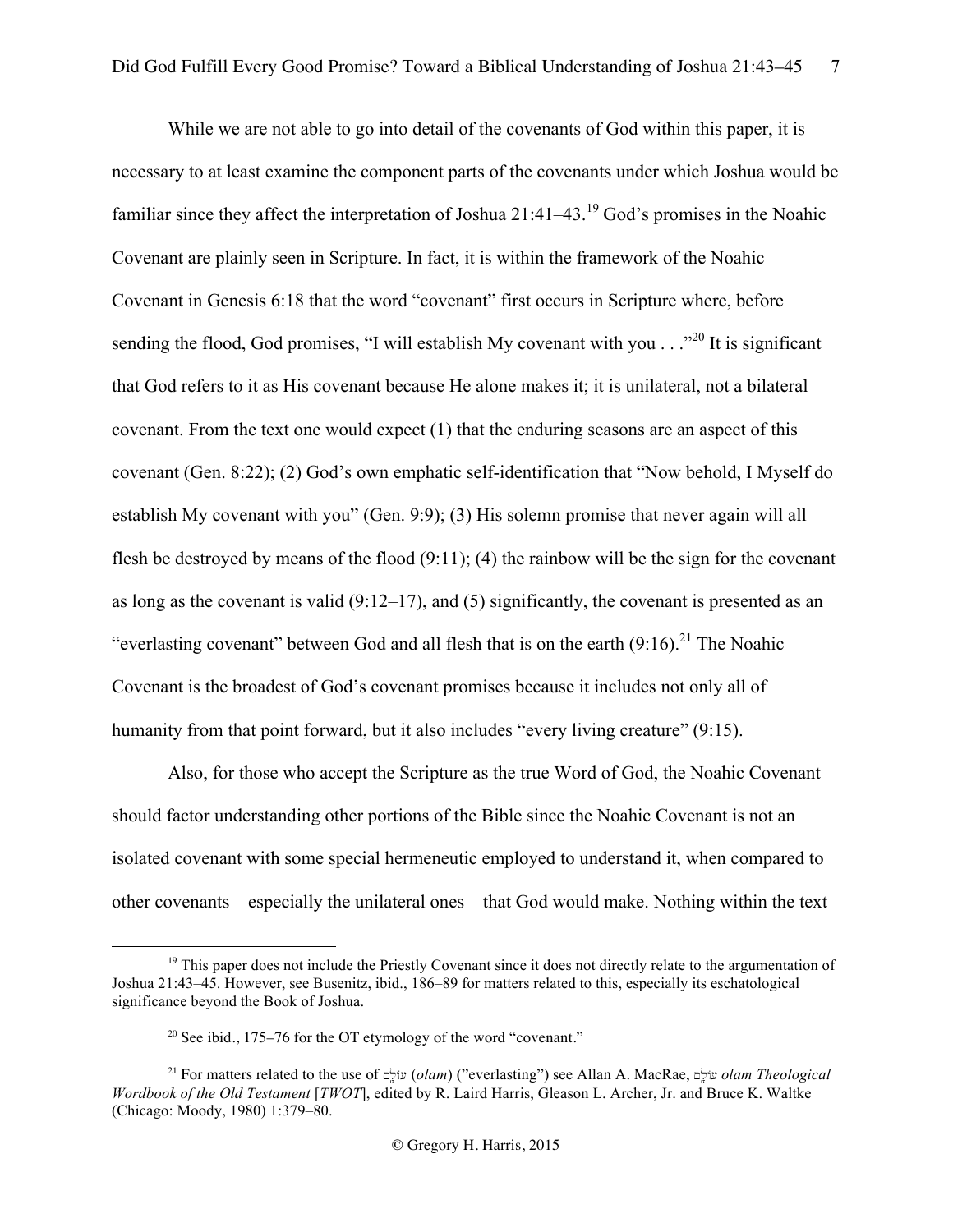nor in the literal fulfillment of God's subsequent judgment on the earth would give any indication that God intended some allegorical method of interpretation in both what He accomplished in Genesis 6–9 nor for what He promised for the future. Busenitz properly warns:

When God enters into a unilateral covenant guaranteed only by His own faithfulness; when God enters into a covenant void of any human requirements to keep it in force; when God establishes a covenant that will continue as long as there is day and night and summer and then, *then* great care must be taken not to erect any man-made limitations that would bankrupt the heart and soul of these covenants and annul the glorious full realization of all that He promised through them. Their significance cannot be over-estimated.<sup>22</sup>

Or stated differently, nothing inherently exists within the text indicates that Yahweh had no intention of fulfilling His covenant in a literal way. Nothing within the text gives the reader any indication that at some time in the future (such as Joshua 21), God would consider destroying His earth again by means of worldwide flood, reasoning that since He had *already* fulfilled every good promise contained within the Noahic Covenant by Joshua 21:43–45—especially by having not destroyed His world—and consequently He was now free to do so again at any time in the future if He so desired. If one consistently follows this line of reasoning, no one should expect Yahweh to keep His Word about anything, for if one applied this same interpretation to the Noahic Covenant as many do for Joshua 21:45, there would be no way of knowing whether *any* of the good covenantal promises of God still existed or at what point He ended them. People who hold the Bible to be true would ridicule this approach to Scripture (and rightly so) because it would so weaken God's promises within the Noahic Covenant, but even more so, it would cast disparaging insults at the person and faithfulness of God because He cannot be trusted to keep His Word. However, it is foundational to note that how one interprets the Noahic Covenant

<sup>&</sup>lt;sup>22</sup> Busenitz, "Introduction to the Biblical Covenants," 182–83 [emphasis in the original].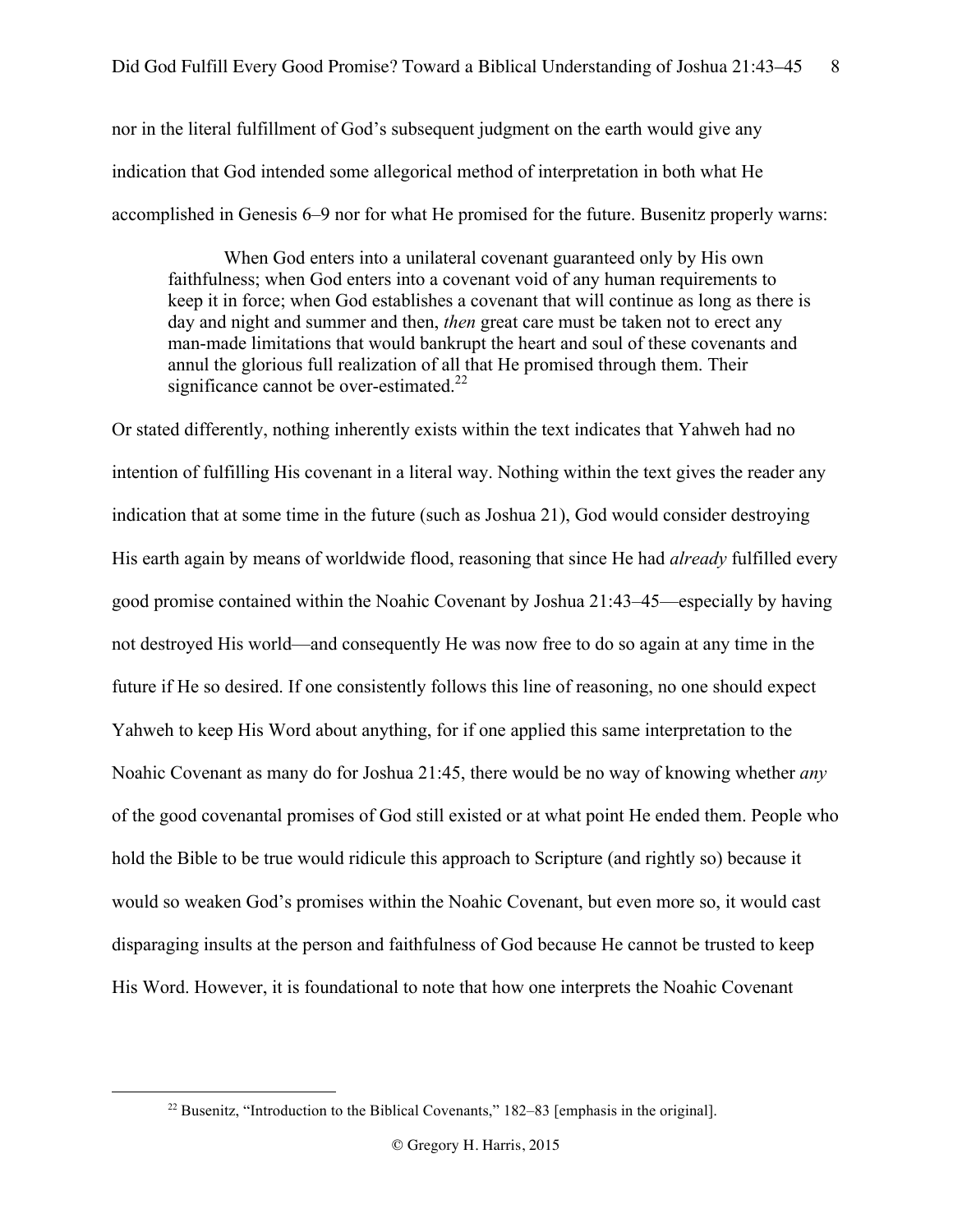establishes hermeneutical grounds for how the other of God's covenants should be interpreted unless sufficient grounds for changing the hermeneutic can be established.

#### The Abrahamic Covenant

As before, though not the nature of this paper to argue all the theological elements and proponents of different views related to the Abrahamic Covenant certain crucial elements of the Abrahamic covenant should be at least noted to see if they do in fact show that they have been fulfilled by the time of Joshua 21:43–45 as some claim.<sup>23</sup> At least a brief survey of what God promised in this eternally important covenant is warranted.

In Genesis 12:1–3 Yahweh instructed and promised Abram (1) to go forth from his country and relatives to the land Yahweh would show him (Gen. 12:1); (2) that God would make him a great name (Gen. 12:2); (3) that Yahweh would bless the ones who blessed him and cursed the ones who cursed him (Gen. 12:3a); and (4) "in you all the nations of the earth shall be blessed" (Gen. 12:3b). Genesis 12:7 adds, "And the LORD appeared to Abram and said, 'To your descendants I will give this land.' So he built an altar there to the LORD who had appeared to him." In that He did not ratify the covenant at that time, Yahweh spoke of what He would accomplish in the future.

The next reference to what would eventually become the Abrahamic Covenant occurs in Genesis 13:14–17: "And the LORD said to Abram, after Lot had separated from him, 'Now lift up your eyes and look from the place where you are, northward and southward and eastward and westward; for all the land which you see, I will give it to you and to your descendants forever. And I will make your descendants as the dust of the earth; so that if anyone can number the dust

 $23$  For a detailed analysis of the Abrahamic Covenant and various related issues, see Keith H. Essex, "The Abrahamic Covenant" *The Master's Seminary Journal* 10/2 (Fall 1999), 191–212, and Cleon L. Rogers, Jr. "The Covenant with Abraham and its Historical Setting" *Bibliotheca Sacra* 127 (July-September 1970), 241-57. See also Robert Saucy, "The Crucial Issue Between Dispensational and Non-Dispensational Systems" *Criswell Theological Review* 1/1 (Fall 1986), 149–165 for a survey of key interpretational issues between these two groups.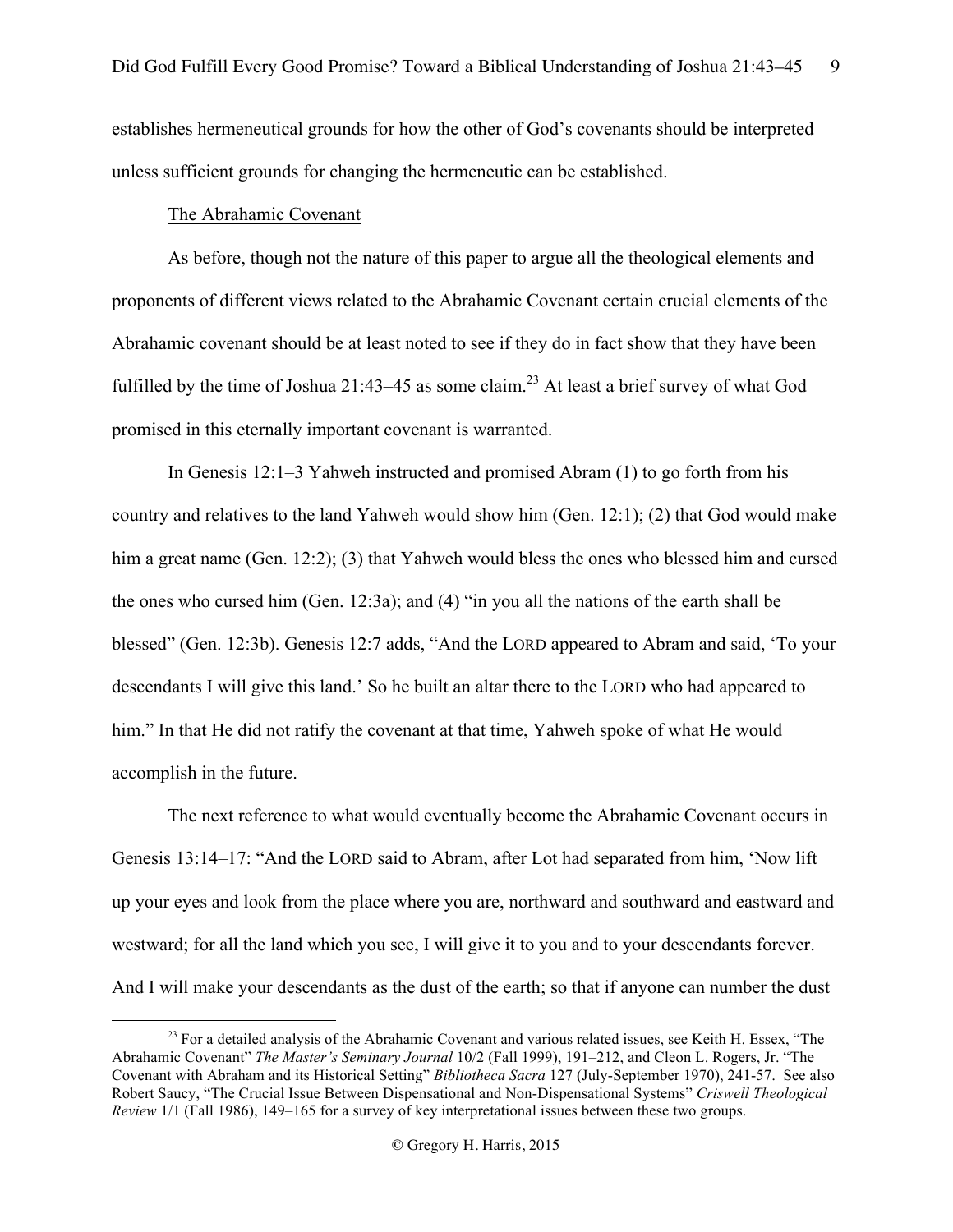of the earth, then your descendants can also be numbered. Arise, walk about the land through its length and breadth; for I will give it to you." It should be noted that Genesis 13:15 the land promises are given forever (M`Dlwøo *olam*), the first reference to everlasting since the everlasting Noahic Covenant and the exact word used in Genesis 9:12 and 9:16. While this in and of itself does not prove the eternality of the covenant,  $24$  at least the same consideration should be given to this usage as in Genesis 9, which is often not the case. At the very least one should expect that "everlasting" should go beyond the not too distant future of Joshua 21. Yet even beyond this, Kaiser argues against those who want to reduce or remove the eternal significance of what God has promised in the Abrahamic Covenant by dividing it into separate parts:

There is an important point that is to be made in the fact that all three parts of the covenant (i.e., the seed, the land, and the gospel [blessing]) were bound together as *one* promise with a promise that this one promise was *eternal*. Most Christians will grant that the seed and gospel aspects of this promise are eternal, but somehow they think it is possible to dissect the eternal promise of the land from the other two eternal aspects! But to use a theological scalpel to cut out one part is to expose the rest of this same covenant to diminution and a time  $\overline{\mathsf{limit}}$  ation  $25$ 

Subsequently, the ratification of the Abrahamic Covenant that occurred in Genesis 15 has

perpetual consequences that God has placed squarely upon Himself and no else for its

fulfillment:

 So solemn was this covenant with its gift of the land that Genesis 15:7– 21 depicted God alone moving between the halves of the sacrificial animals after sunset as "a smoking furnace and a flaming torch"  $(v, 17)$ ... Thus, He obligated Himself and only Himself to fulfill the terms of this oath. Abraham was not asked or required likewise to obligate himself. The total burden for the delivery of the gift of the land fell on the divine Provider but not on the devotion of the patriarch.

 $^{24}$  For support that the term "eternal" should not automatically be diminished in importance, see Townsend, "Fulfillment of the Land Promise in the Old Testament," 323–24.

<sup>25</sup> Walter C. Kaiser, Jr. "The Land of Israel and the Future Return (Zechariah 10:6–12)" in *Israel the Land and the People: An Evangelical Affirmation of God's Promises*, ed. H. Wayne House (Grand Rapids: Kregel, 1998), 211 [emphasis in the original].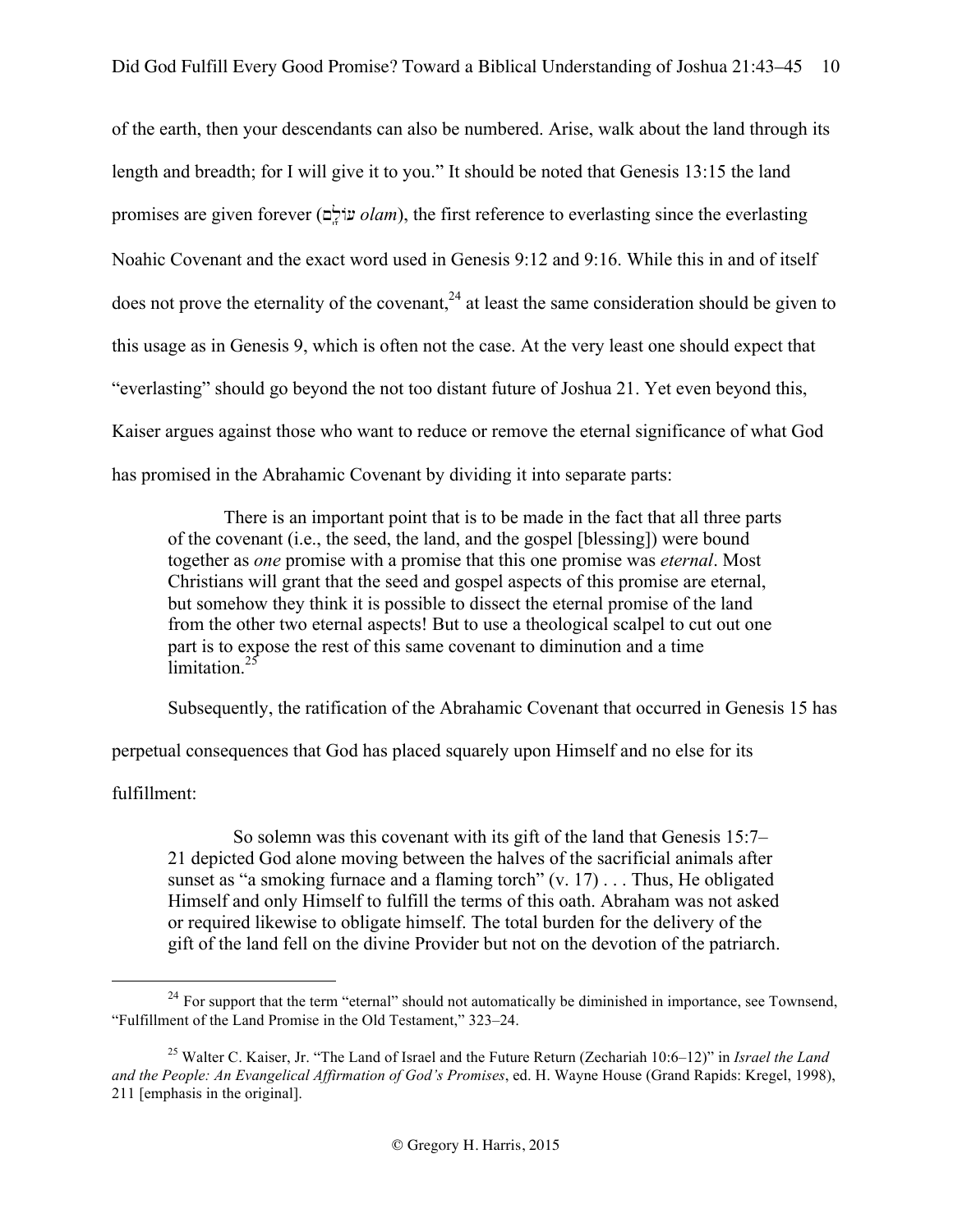As if to underscore the permanence of this arrangement, Genesis 17:7, 13, 19 stress that this was to be a לְבְרֵית עוֹלֵם, "an everlasting covenant."<sup>26</sup>

One essential point should be noted: Genesis 15:8 states specific land boundaries of the Abrahamic Covenant: "On that day the LORD made a covenant with Abram, saying, 'To your descendants I have given this land, from the river of Egypt as far as the great river, the river Euphrates. $1^{27}$  It is crucial to note that no future tense occurs at this point as Yahweh previously employed. On the day He alone ratified His covenant, Yahweh declared, "I have given this land." Hailing from Ur of the Chaldeans, Abram would be quite familiar with the Euphrates River. There is no indication that one who grew up close to this enormously long river would hold any mystical or allegorical interpretation as to what Yahweh promised:

How was Abram to understand God's words? They were plain enough. Historically, the geographical location was quite specific in this and later wordings of the land promise. Dispensationalism interprets the words as God intended them and as Abram understood them. No typology. No spiritualizing. No symbolism. No preunderstanding of how the words must fit into a system of theology. No reading back into the words a later special revelation. To take the words in a sense other than what God intended and Abram understood is a distortion. Though Abram's environment was no longer sinless [as when God first communicated with Adam and Eve], God was still perfectly capable to communicating clearly. He cannot lie and must be taken at His word. Abram understood God correctly, and so Israel became a nation chosen by God in possession of a particular plot of land on the present earth's surface.<sup>28</sup>

<sup>&</sup>lt;sup>26</sup> Kaiser, "The Promised Land: A Biblical-Historical View," 303. Although other Scripture passages are important for a fuller study of the Abrahamic Covenant, this paper will limit itself to this point. For additional matters such as Genesis 22 and how the New Testament relates to the Abrahamic Covenant, see Essex, "The Abrahamic Covenant," 205–12.

 $27$  For a study of these specific boundaries given in Scripture as well as argumentation for where the Euphrates serves as a northern border, see Kaiser, "The Promised Land: A Biblical-Historical View," 303–305. See also Townsend, "Fulfillment of the Land Promise in the Old Testament" 324–28 for an examination of the specific land boundaries given and a proposed map of all the land thus mentioned.

<sup>28</sup> Thomas, "Dispensationalism's Role in the Public Square," 36.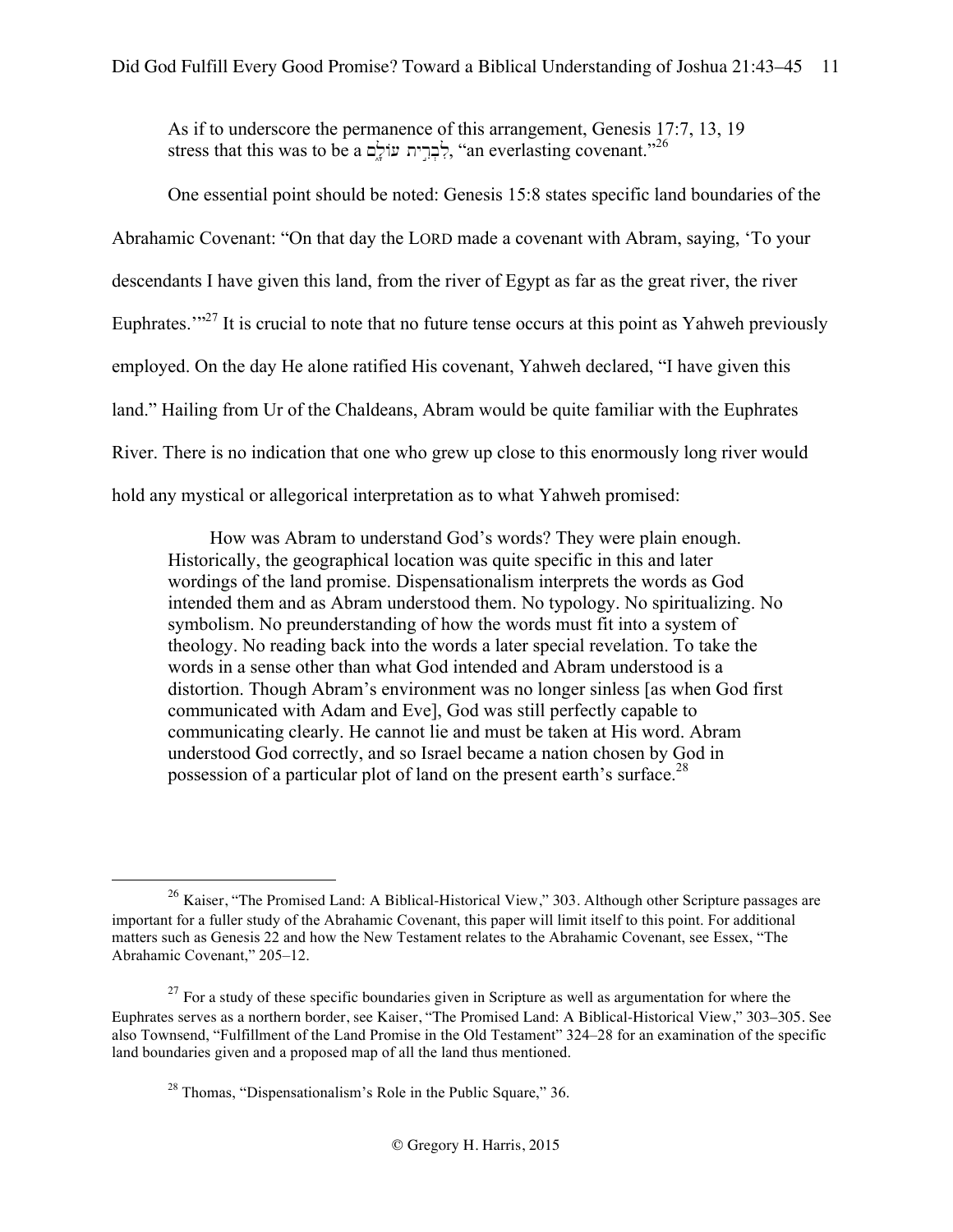It is likewise essential to observe that the territory described is quite large with a landmass of approximately "300,000 square miles or twelve and one-half times the size of Great Britain and Ireland."29 This stands in stark contrast to the surprisingly small traditional borders that include a territory that extends only "about 150 miles north to south (going from Dan to Beersheba) and an average of thirty miles east to west from the Mediterranean to the Jordon River Valley)" and stands in sharp contrast with only a landmass of about  $10,000$  square miles.<sup>30</sup> The significance of this specific landmass will later be explored in this article and must factor into interpreting the land promises given by God referred to in Joshua 21:43–45, but it should suffice for the time being that the difference between the land promised by God and that actually gained by the Jewish people comes to approximately only one-thirtieth of the designated landmass.

As previously noted with Noahic Covenant, nothing within the text offers any reason that to believe that Yahweh would disregard His promises within the Abrahamic Covenant at some future date. For those who quote from the Noahic Covenant and use the literal-historical grammatical hermeneutic in doing so would have to explain why they would switch hermeneutics within the same book by the same author recording words spoken by the same God. How would one know that God did not intend the same allegorical interpretation of the promises within the Noahic Covenant? Furthermore, Thomas' point is worthy of consideration:

One wonders whether those who think the land promises to Abraham will go unfulfilled because of Israel's faithlessness would say the same thing about God's promise of making Abraham a blessing to all nations. Genesis 12:3c records, "And in you all the families of the earth will be blessed." Would they say that this promise

<sup>29</sup> Charles L. Feinberg, *Israel: At the Center of History and Revelation*, 3d ed. (Portland: Ore: Multnomah, 1980), 168.

<sup>&</sup>lt;sup>30</sup> Ronald B. Allen, "The Land of Israel," in *Israel the Land the People: An Evangelical Affirmation of God's Promises*, ed. H. Wayne House (Grand Rapids: Kregel, 1998), 17–18, 24. For a more precise and expanded study of the description and dimensions of the biblical land, see Yohanan Aharoni, *The Land of the Bible: A Historical Geography*, rev. and enlarged ed., trans. by A. F. Rainey (Philadelphia: Westminster, 1979), 3–15.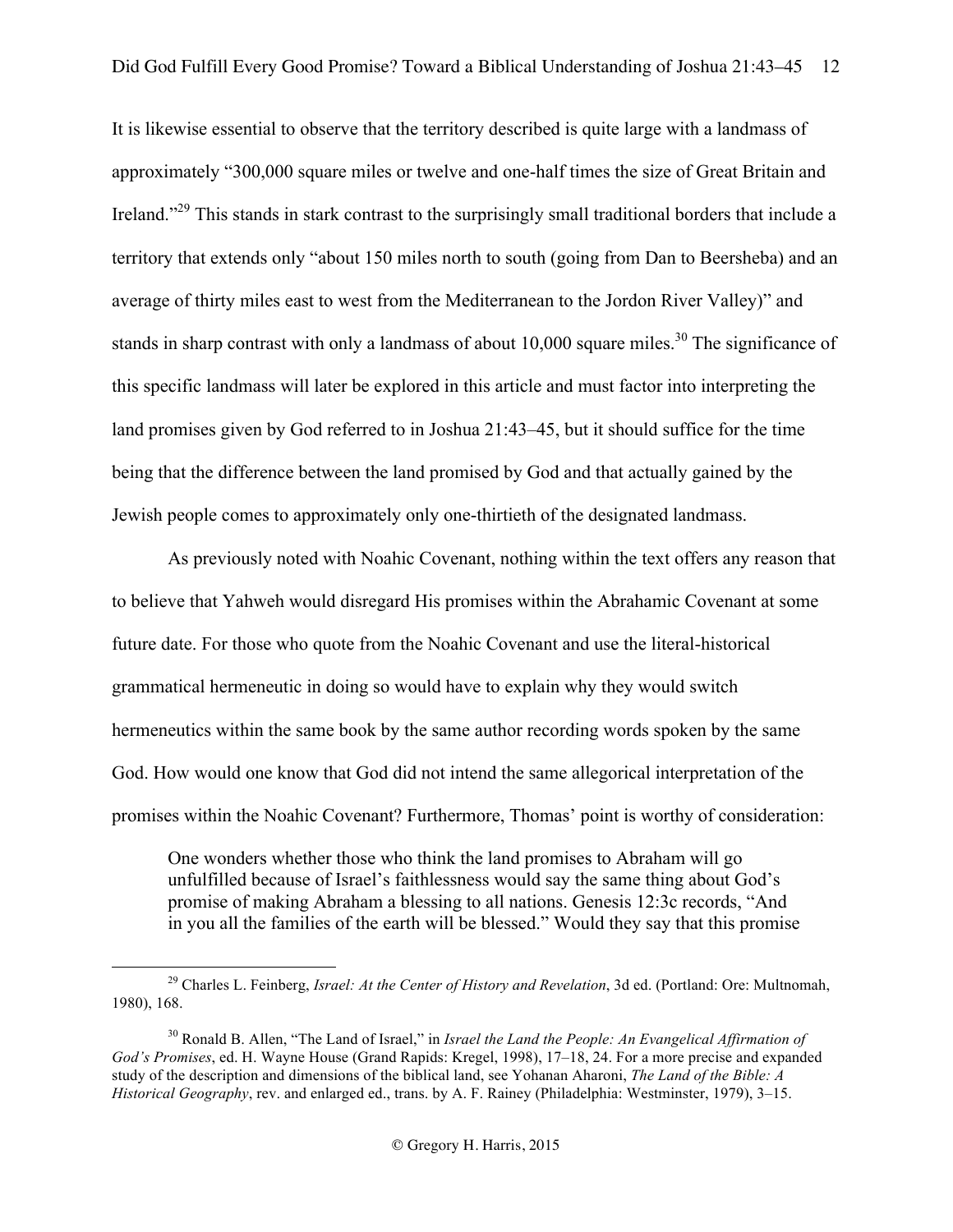has also been abrogated by Israel's lack of faithfulness? This promise of spiritual blessing to Abraham of being a special blessing to all the nations is still in effect and will be fulfilled to the letter just like another aspect of the Abrahamic covenant, the land promise. $31$ 

Along this same lines of reasoning, it would have to be answered by those who would decide what parts of the covenant could be forfeited, and on what grounds hermeneutically would it be done.

# The Mosaic Covenant

The Mosaic Covenant was ratified in Joshua's lifetime (Exod. 24:1–8), and he and the Jewish nation lived under its mandates. As before, time does not permit a full treatment of all the elements of this next covenant of Yahweh.<sup>32</sup> However, among other things, one tremendously relevant point of particular importance to our study should be marked, namely, that on three different occasions within the Mosaic Covenant Yahweh once more referred to the Euphrates River as part of the land boundaries for the Abrahamic Covenant after He ratified it in Genesis 15:18: (1) Exodus 23:31: "And I will fix your boundary from the Red Sea to the sea of the Philistines, and from the wilderness to the River Euphrates; for I will deliver the inhabitants of the land into your hand, and you will drive them out before you"; (2) to the nation Joshua would soon lead into the Promised Land, Yahweh instructed in Deuteronomy 1:7, "Turn and set your journey, and go to the hill country of the Amorites, and to all their neighbors in the Arabah, in the hill country and in the lowland and in the Negev and by the seacoast, the land of the Canaanites, and Lebanon, as far as the great river, the river Euphrates;" and (3) Deuteronomy 11:24: "Every place on which the sole of your foot shall tread shall be yours; your border shall

<sup>&</sup>lt;sup>31</sup> Thomas, "Dispensationalism's Role," 26.

<sup>32</sup> See William D. Barrick, "The Mosaic Covenant" *The Master's Seminary Journal* 10/2 (Fall 1999), 213– 32 for this and particularly how the ratification of the Mosaic Covenant does not annul any of the previous covenant promises of Yahweh. Also see John H. Sailhamer, "The Mosaic Law and the Theology of the Pentateuch" *WTJ* 53 (1991), 241–61.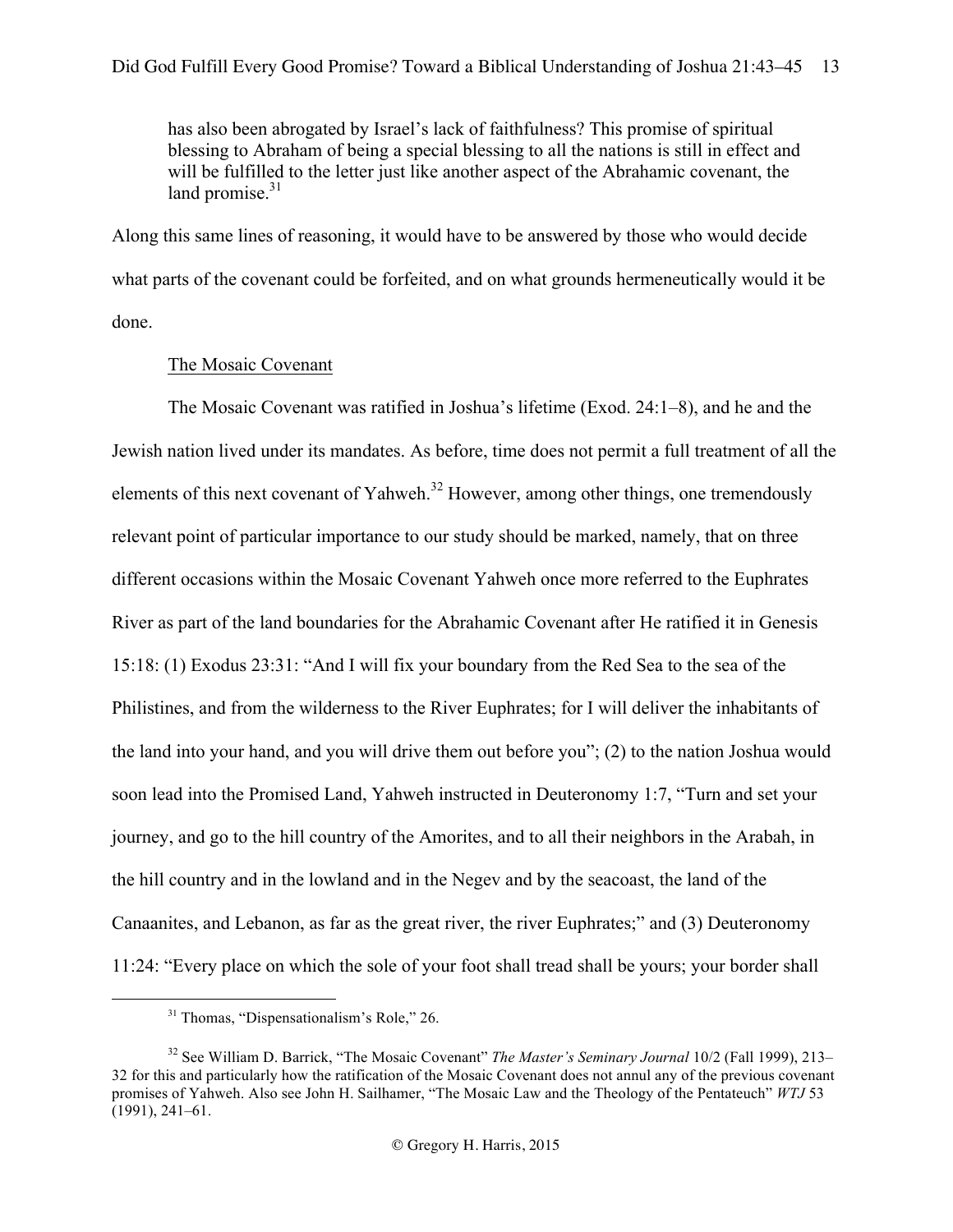be from the wilderness to Lebanon, and from the river, the river Euphrates, as far as the western sea." This is significant because the book of Joshua opens with Yahweh once more instructing the new leader that the land He had given them was "from the wilderness and this Lebanon, even as far as the great river, the river Euphrates, all the land of the Hittites, and as far as the Great Sea toward the setting of the sun, will be your territory" (Josh. 1:4). More about this will be seen later in this paper, but suffice it to say that if Yahweh intended some other meaning than the physical Euphrates River, then the burden of proof is on those to determine what indeed Yahweh intended to mean by specifically and repeatedly naming this river if He did not mean this. And even beyond this, it must further be explained how Joshua would understand God's intended meaning in attempting to be obedient to Yahweh's commands and instructions.

# The Eschatological Significance of Leviticus 26

Another pertinent feature of the Mosaic Covenant that must factor in to interpreting Joshua 21:43–45 is Leviticus 26. In this section of the Mosaic Covenant, Yahweh promised His blessings on the nation of Israel if they obeyed Him (Lev. 26:1–13), followed by certain judgments on the Jewish people if they lived in covenant violation against Him (Lev. 26:14–39). "While the blessings were relevant to the Abrahamic Covenant's promises regarding land and blessing, the cursings represented a five-stage process of Mosaic Covenant vengeance.<sup>33</sup> As repeatedly seen throughout this section, all the curses inflicted by Yahweh were intended to bring the Jewish nation back into covenant obedience to Him (e.g. Lev.26:18, 21 etc.). Included in the penalties for blatant and on-going covenant violation, Yahweh pronounced the following judgment regarding the promised land of Israel in Leviticus 26:31–35:

<sup>&</sup>lt;sup>33</sup> William D. Barrick, "Inter-covenantal Truth and Relevance: Leviticus 26 and the Biblical Covenants" *The Master's Seminary Journal* 21/1 (Spring 2010), 82. The five stages are (1) debilitation and defeat (Lev. 26:16– 17), (2) drought (vv. 18–20), (3) devastation by wild beasts (vv. 21–22), (4) deprivation by siege (vv. 23–26) and (5) deportation (vv. 27–38) [Ibid. n. 2].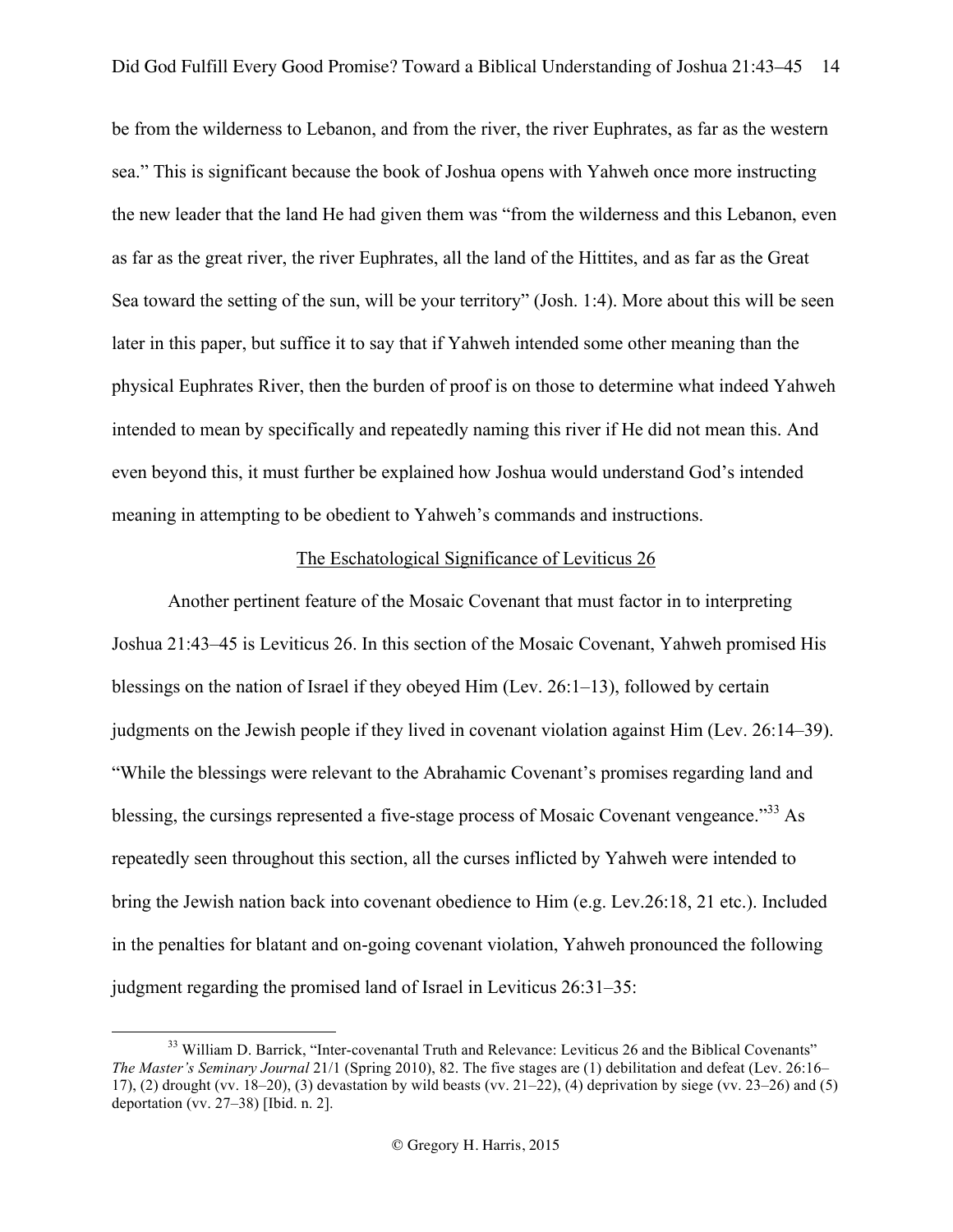"I will lay waste your cities as well, and will make your sanctuaries desolate; and I will not smell your soothing aromas. And I will make the land desolate so that your enemies who settle in it shall be appalled over it. You, however, I will scatter among the nations and will draw out a sword after you, as your land becomes desolate and your cities become waste.

"Then the land will enjoy its sabbaths all the days of the desolation, while you are in your enemies' land; then the land will rest and enjoy its sabbaths. All the days of its desolation it will observe the rest which it did not observe on your sabbaths, while you were living on it."

Significantly, Leviticus 26 is given to the nation while they are still at Mount Sinai (Lev. 26:45) and before even the spies had been sent out to scout the land (Num. 13–14). So decades before nation entered the land that Yahweh had promised them, their existence in the land—or lack thereof—had already been decreed by Yahweh based on either their covenant obedience or disobedience to Him, or as Kaiser writes, "The ownership of the land (as a gift from God) is certain and eternal, but the occupation of it by any given generation is conditioned on obedience."34 It should be noted in the previous chapter how Yahweh viewed the land: He claimed it is as His own: "The land, moreover, shall not be sold permanently, *for the land is Mine*; for you are but aliens and sojourners with Me" (Lev. 25:23; italics added). For those who think too much emphasis is made about the land promises in the Bible, this verse should not be taken lightly: to this day the land remains Yahweh's.

However, in spite of the covenant violations and even when the promised exile would eventually occur, Leviticus 26 concludes this section of divinely promised blessed and cursing of the nation of Israel as Yahweh revealed His future intention regarding both His land and His people:

"If they confess their iniquity and the iniquity of their forefathers, in their unfaithfulness which they committed against Me, and also in their acting with hostility against Me—I also was acting with hostility against them, to bring them into the land of their enemies—or if their uncircumcised heart becomes humbled so

 <sup>34</sup> Kaiser, Jr., "The Promised Land: A Biblical-Historical View," 307.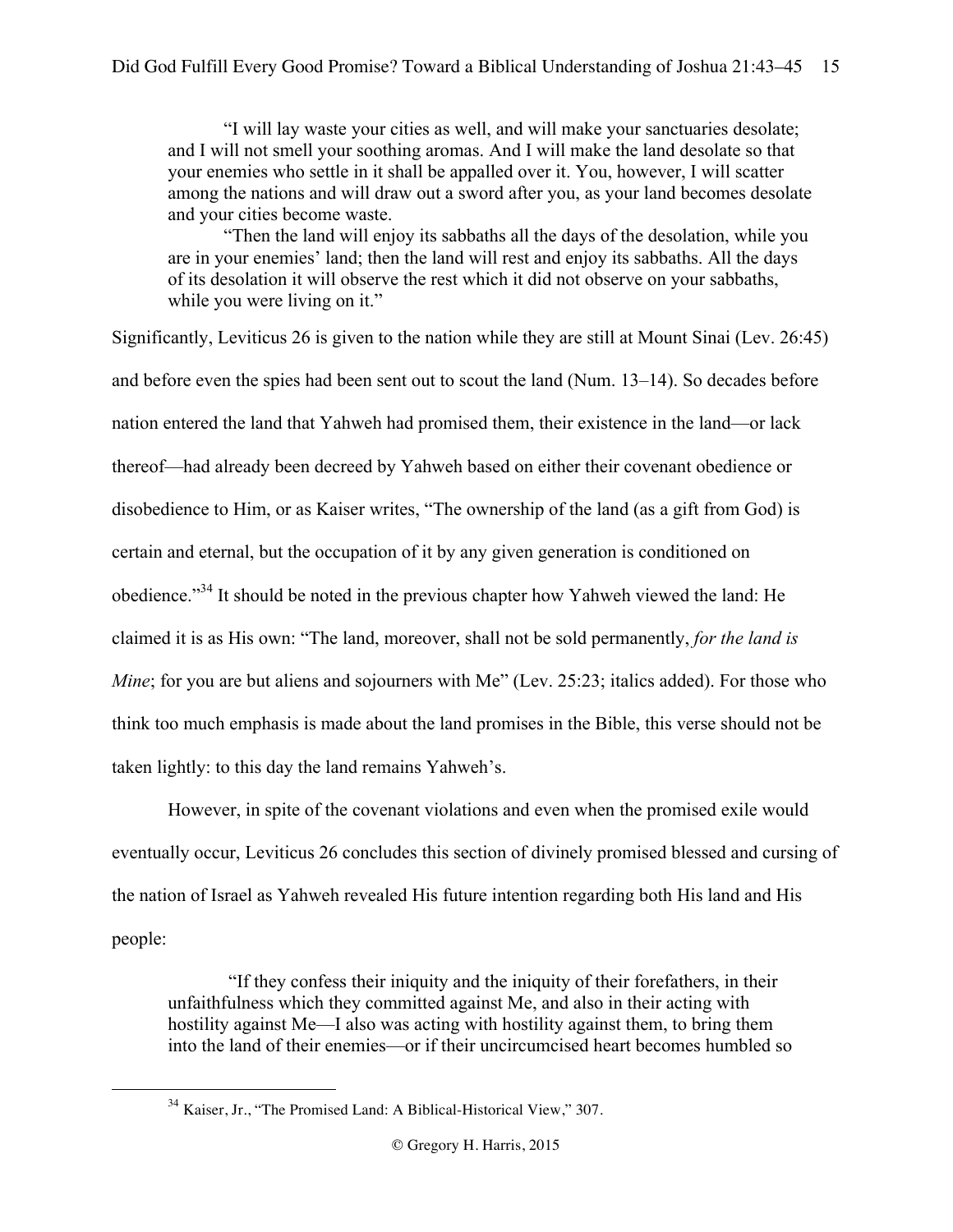that they then make amends for their iniquity, then I will remember My covenant with Jacob, and I will remember also My covenant with Isaac, and My covenant with Abraham as well, and I will remember the land. For the land shall be abandoned by them, and shall make up for its sabbaths while it is made desolate without them. They, meanwhile, shall be making amends for their iniquity, because they rejected My ordinances and their soul abhorred My statutes.

"Yet in spite of this, when they are in the land of their enemies, I will not reject them, nor will I so abhor them as to destroy them, breaking My covenant with them; for I am the LORD their God. But I will remember for them the covenant with their ancestors, whom I brought out of the land of Egypt in the sight of the nations, that I might be their God. I am the LORD" (Lev. 26:40–45).

Leviticus 26:40–45 is a tremendously important portion of Scripture in understanding

God's future intention regarding both the Jewish people and the land He had promised them in

the Abrahamic Covenant, although this is far from the case with many theologians since

"Leviticus is not normally the first source students of Scripture consult when discussing

eschatology."<sup>35</sup> Barrick rightly summarizes the importance of Leviticus 26 in understanding in

that the "failure of theologians and expositors to give as much attention to Leviticus 26 as they

have given to Deuteronomy 27–28 has impoverished the church's doctrinal corpus.<sup>36</sup> Nor is this

"19<sup>th</sup> century Darbyism" that concludes, "The theory of futurism concerning Israel is a recent

teaching, having originated about 1830."37 This is the inspired Word of God the moment

Yahweh first issued it. To claim the promises of Leviticus  $26:40-45$  as a  $19<sup>th</sup>$  century teaching

would make "the just shall live by faith" (Rom. 1:17), or "Therefore, having been justified by

faith, we have peace with God through the Lord Jesus Christ" (Rom. 5:1) restricted to the

"relatively new" teaching originating at the Protestant Reformation rather than the first century

when Paul wrote this.

 <sup>35</sup> William D. Barrick, "The Eschatological Significance of Leviticus 26" *The Master's Seminary Journal* 16/1 (Spring 2005), 95.

<sup>36</sup> Ibid., 125.

<sup>37</sup> Contra Cox, *The New-Covenant Israel,* 73.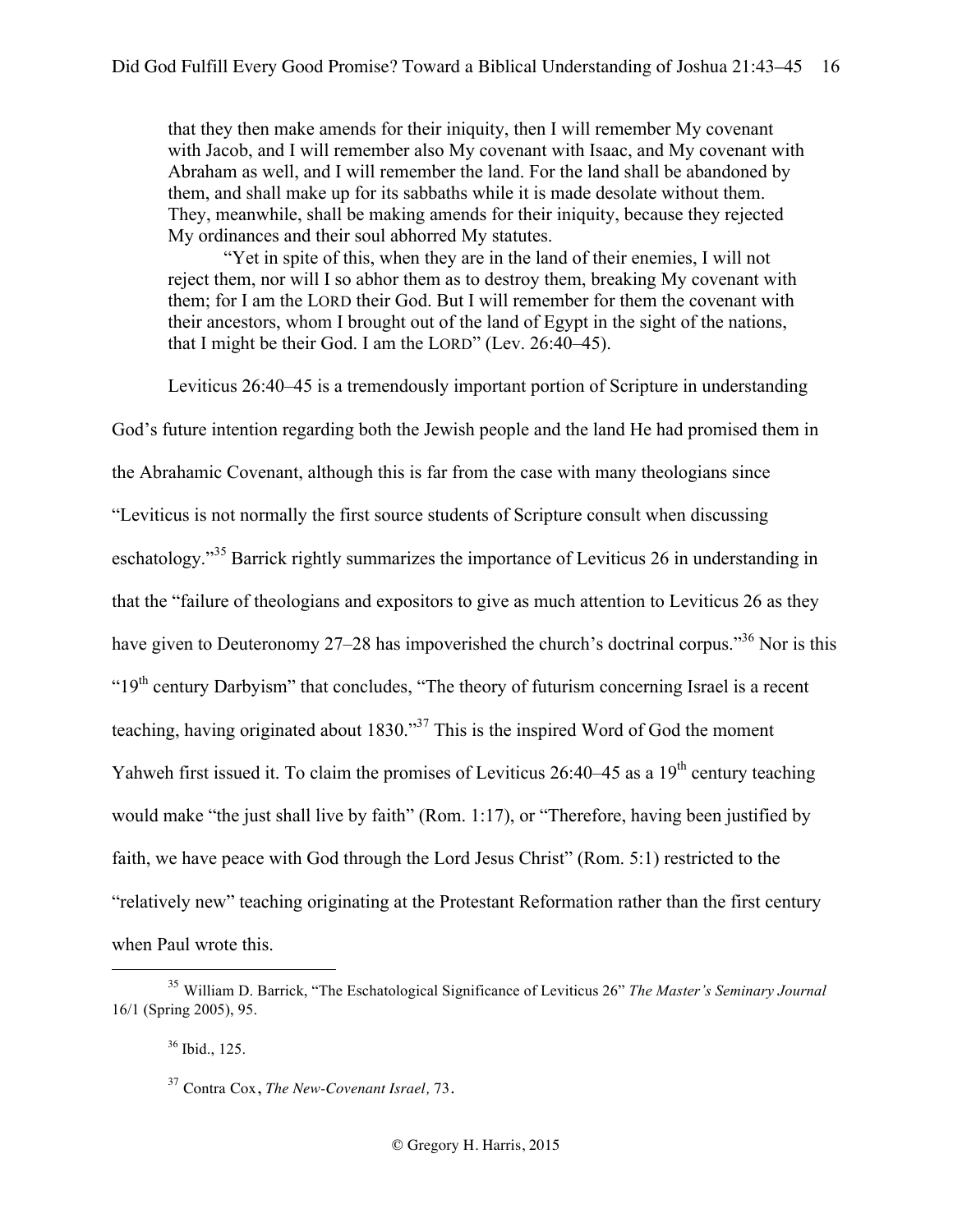Again, whether one includes or dismisses Leviticus 26 in one's eschatology has extremely far-reaching interpretational implications in later biblical passages. Barrick summarizes the eschatological significance of Leviticus 26:

Leviticus 26 contains revelation referring to Israel's future repentance and restoration, which are confirmed by both OT and NT. Since their repentance and restoration have not yet occurred, their fulfillment is eschatological. Leviticus 26's relationship to the Abrahamic Covenant ties fulfillment to the land God promised to give to the descendants of Abraham. The fulfillment of the land promises awaits Israel's repentance. When Israel turns to God and confesses her sins, God will restore her to the promised land. *Chronologically, Leviticus 26 is the first detailed description of Israel's eschatological repentance and restoration*. It provides significant evidence that disobedience to the Mosaic Covenant results in the removal of the blessings promised in the Abrahamic Covenant. The chapter is at the heart of the OT prophets' announcements concerning the future messianic kingdom. A proper understanding of the prophetic program of the OT fully integrates the revelation of Leviticus 26.<sup>38</sup>

As was done previously in this article with other promises to which Yahweh bound Himself, one should take the same approach to what He promised in Leviticus 26:40-45, and in this case, how it relates to Joshua 21:43–45. In order for the promise Yahweh made in Leviticus 26:40–45 to have been fulfilled by the time Joshua 21:45 occurred, the following elements must have transpired historically and must be shown that they did indeed occur: (1) a national confession of the nation's sin and the iniquity of their forefathers (26:40), (2) Yahweh acted with hostility to exile the Jewish nation into the land of their enemies (26:41), (3) after the national confession of their sin in the exile, Yahweh would remember His covenant with Jacob, Isaac, and Abraham (26:42), (4) the land must be abandoned until all its sabbaths be made up (26:43a), (5) the Jewish nation must have made amends for iniquity once in exile (26:43b), (6) Yahweh must

<sup>38</sup> Ibid., 125–26 [italics added]. For other eschatological promises within the Pentateuch, such as the four uses of "the latter days" in the Pentateuch (Gen. 49:1, Num. 24:14–24; Duet. 4:30 and 31:29) and their importance, see John H. Sailhamer, *Genesis*, Expositor's Bible Commentary, ed. Frank E. Gaebelein (Grand Rapids: Zondervan, 1990), 2:132. For the Messianic implications of Gen. 49:1 and "the last days," see John H. Sailhamer, "The Messiah of the Hebrew Bible" *Journal of the Evangelical Theological Society* 44:1 (March 2001), 12–22.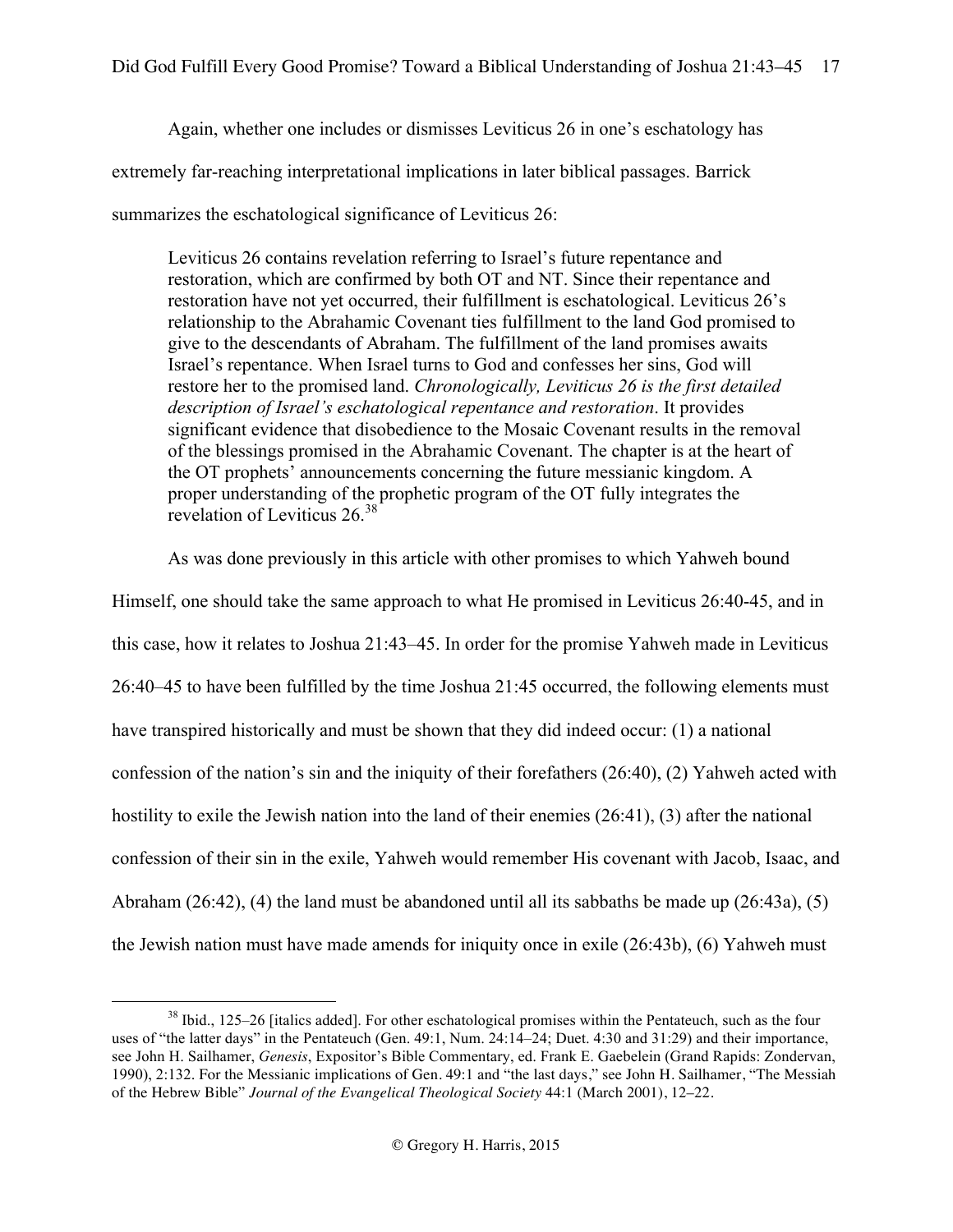not abhor them nor break His covenant even when the people are in the land of their enemies (26:44), and (7) He must remember His covenant He made with the nation (26:45). These are just as much "the good promises of Yahweh" as is anything else promised elsewhere by Yahweh from Genesis 3:15 onward. Even more fitting is that these good promises of Yahweh follow the context of Leviticus 26 which contains multiple references to the land promises.

Leviticus 26 depicts the promised land as the setting for the fulfillment of both blessings (vv. 4–12) and curses (vv. 14–38). It is noteworthy that Ps. 72:16–17 describes the worldwide extension of the Davidic kingdom in terms reminiscent of the blessings in Leviticus 26. That is one of the indications of the eschatological significance of this chapter.<sup>39</sup>

By no stretch of imagine can any of these elements have transpired historically, especially since the people were in the land in Joshua 21 and had not yet been exiled. Consequently, the burden of proof is on those who make sweeping claims that Yahweh had indeed fulfilled "all His good promises." Also, one would have to determine what Yahweh in fact did mean by these if He did not mean to exile and to regather the Jewish nation.

Just before the transition in leadership from Moses to Joshua, God warned that the nation of Israel was already leaning away from God toward rebellion. After "The Song of Moses" (Deut. 32), which was to be "witness against" God and His people (31:19), Moses concluded this section stressing the utter necessity of obedience to Yahweh, particularly how it related to the longevity of the people dwelling in the land that the LORD was giving them. Deuteronomy 32:44–47 states:

Then Moses came and spoke all the words of this song in the hearing of the people, he, with Joshua the son of Nun. When Moses had finished speaking all these words to all Israel, he said to them, "Take to your heart all the words with which I am warning you today, which you shall command your sons to observe carefully, even all the words of this law. For it is not an idle word for you; indeed it is your life. And by

<sup>&</sup>lt;sup>39</sup> Barrick, "The Eschatological Significance of Leviticus 26," 117.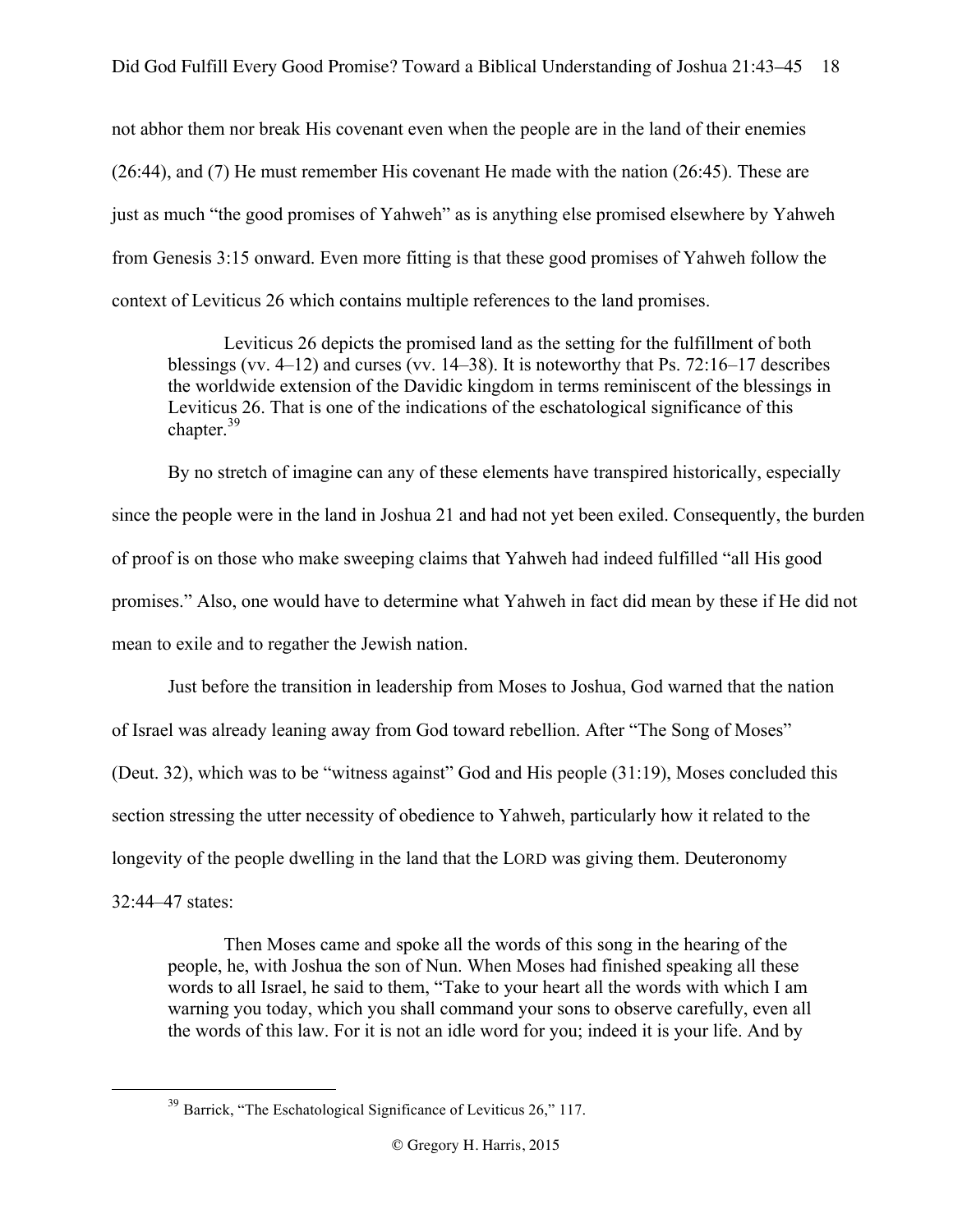this word you shall prolong your days in the land, which you are about to cross the Jordan to possess."

Based on the biblical text Essex concisely summarizes matters related to the nation of Israel in

both the near and distant future of what to expect:

The Torah closes with an anticipation of a fulfillment of this promise to Abraham in the conquest of the land under Joshua in the near future (Deut. 31:1–8). However, the Torah predicts that Israel would forfeit the land because of disobedience and be scattered among the nations (Deut. 29:22–28). In the distant future, after the scattering (Deut. 4:30–31), the LORD will return repentant Israel to the land in accordance with His covenant with Abraham (Lev.  $26:40-45$ ).<sup>40</sup>

In regard to which Jewish generations would enjoy the promise of Yahweh to live in the land versus the utter veracity of the eternal covenant God bound Himself to, Kaiser observes: "The conditionality was not attached to the promise but only to the participants who would benefit from these abiding promises . . . The promise remained permanent, but the participation in the blessings depended on the individual's spiritual condition."<sup>41</sup>

A fuller summary from the promises stated passages within this article one would expect:

(1) for Yahweh to go before the nation as He lead them to bring them into the land (Deut. 31:3), (2) but in spite of Yahweh's faithfulness, Israel would fall away and serve other gods (Deut. 31:16) because (3) even when Moses was alive the intents of their hearts were already away from God (Deut. 31:21b). Because of this (4) Yahweh would ultimately disperse the disobedient people into the nations (Deut. 30:1), (5) the land would enjoy its sabbaths (Lev. 26:43), but He would not reject or abhor His people (Lev. 26:44–45). Eventually, (6) after the blessing and the curse had come upon the people in all the nations where Yahweh had dispersed them (Deut.

<sup>40</sup> Essex, "The Abrahamic Covenant," 206–7.

<sup>41</sup> Walter C. Kaiser, Jr., *Toward an Old Testament Theology* (Grand Rapids: Zondervan, 1978), 90–91. See also an extended discussion by Bruce K. Waltke, "The Phenomenon of Conditionality within Unconditional Covenants," in *Israel's Apostasy and Restoration: Essays in Honor of Roland K. Harrison*, ed. Avraham Gileadi (Grand Rapids: Baker Book House, 1988), 123–39.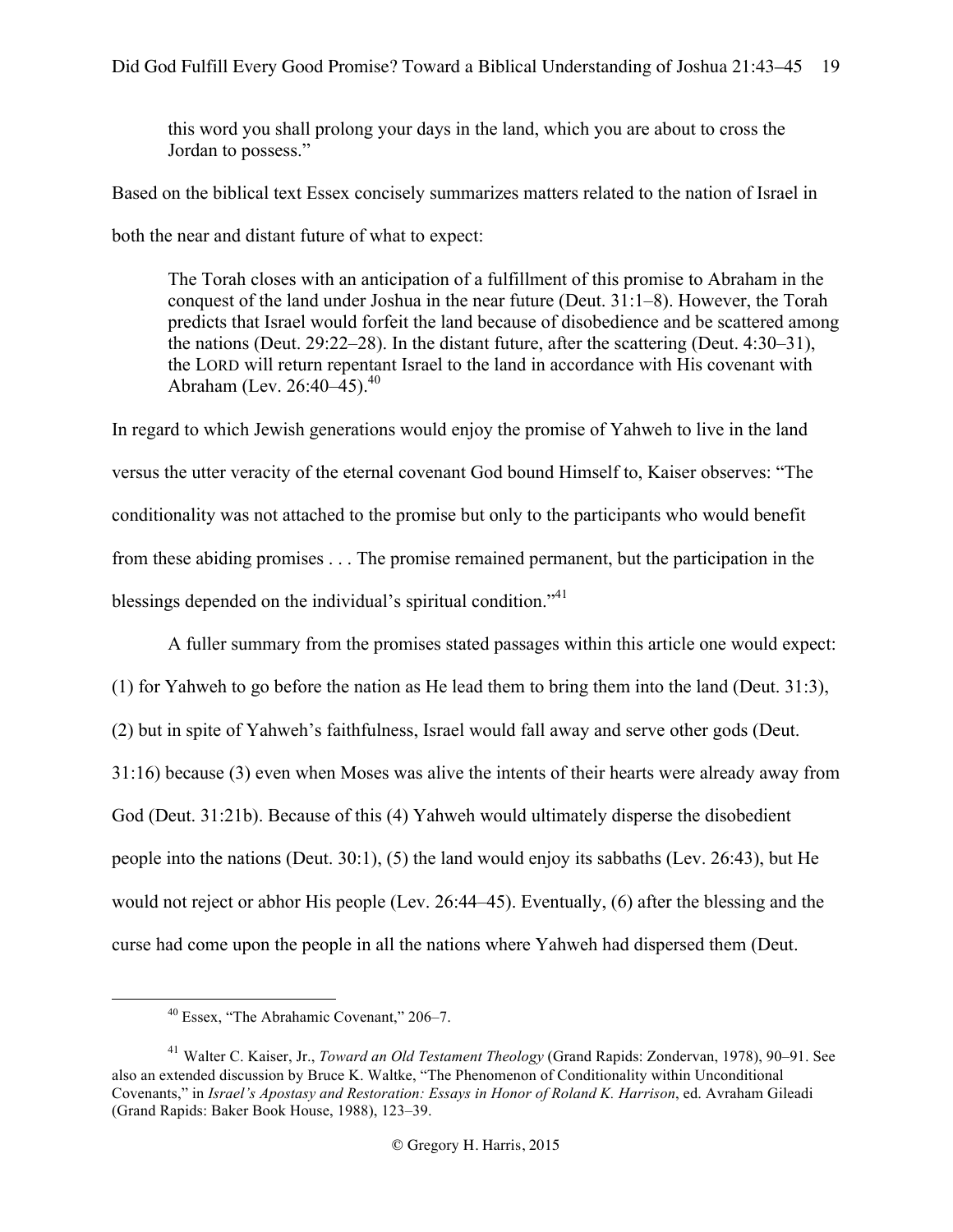30:1), (7) the nation collectively would repent and return to the LORD (Deut. 30:2). Then (8) Yahweh would regather them into the land from their captivity (Deut. 30:3–5). Yet even beyond these blessings, (9) Yahweh Himself will one day circumcise their hearts and the hearts of their descendants "to love the LORD your God with all your heart and with all your soul, in order that you may live" (Deut. 30:6). Furthermore (10) God Himself would inflict strong judgments on the nations who afflicted Israel (Deut. 30: 8), because, after all, in being utterly true to His word, Yahweh had previously promised, (11) "I will bless those who blesses you and the one who curses you I will curse" (Gen. 12:3), which is most assuredly "a good promise of the Lord." Finally, after Yahweh has brought every bit of these elements about, (12) the nation will *again* obey Him, living in total covenant obedience (Deut. 30:8) and receiving once more God's covenant blessings on them (30:9–10). These verses require God's strong judgment for disobedience on the Jewish nation yet contain His promise for the same people whom He judged to again obey Him after they have once been disobedient and thus afflicted by Him, including even exile into pagan nations. If anyone claimed such blessings for the New Testament church, according to context of Deuteronomy 30, they can only come about after "the blessing and the curse" has come upon them and they are banished to all the different nations where God had banished them (Deut. 30:1).

#### Significant Factors from the Book of Joshua

Three pertinent items within the Book of Joshua help to gain the proper interpretation of Joshua 21:43–45 namely, (1) God's opening charge to Joshua in 1:1–4, (2) that Joshua 13–21 is one unit within the book that presents the dividing the land among the Jewish people, and (3) the opening summary statement God made in Joshua 13:1–7.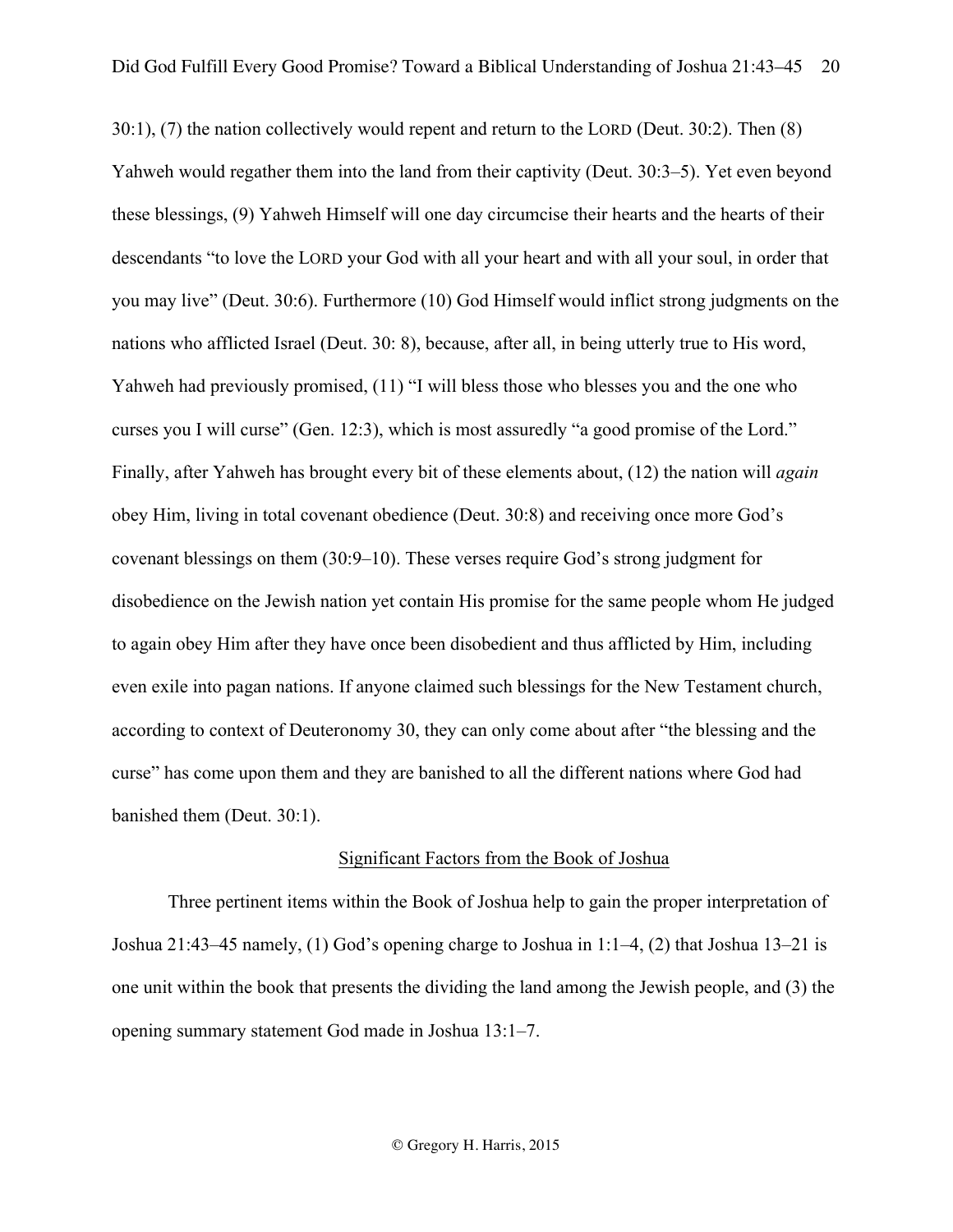God's opening charge to Joshua in Joshua 1:1–4 began with specific boundaries markers that would have been quite familiar to Joshua:

Now it came about after the death of Moses the servant of the LORD that the LORD spoke to Joshua the son of Nun, Moses' servant, saying, "Moses My servant is dead; now therefore arise, cross this Jordan, you and all this people, to the land which I am giving to them, to the sons of Israel. Every place on which the sole of your foot treads, I have given it to you, just as I spoke to Moses. From the wilderness and this Lebanon, even as far as the great river, the river Euphrates, all the land of the Hittites, and as far as the Great Sea toward the setting of the sun, will be your territory.

The mention of the Euphrates River in Joshua 1:4 is extremely significant in that, first, as already shown, God had times previously included as part of the boundaries of the land promise four times, beginning with the ratification of the Abrahamic Covenant (Gen. 15:18), occurring at Sinai in the chapter before the ratification of the Mosaic Covenant (Ex. 23:41), and twice in Deuteronomy (Deut. 1:7; 11:24). Second, Joshua 1:4 is the only time the Euphrates River occurs in the entire Book of Joshua; not one reference exists that shows that even any exploratory excursion was ever made to the Euphrates, such as decades earlier when Joshua had been a part of the spies sent out to survey the land in Numbers 13, let alone any verses that show it was portioned out as part of the land divisions in the book and gained it as its rightful promised land possession. It should also be noted that Joshua would have been quite familiar with the promises and warning of the recently given Leviticus 26 and Deuteronomy 28-30, as well as the ultimate future hope for both the land and the Jewish nation revealed in Leviticus 26:40–45.<sup>42</sup>

Another important item that is often neglected by those who quote Joshua 21:43–45 as a proof text that God has already fulfilled the land promises of the Abrahamic Covenant is the division of the land given in Joshua 13–21. Joshua 13–21 is one segment within the book, and

<sup>&</sup>lt;sup>42</sup> Barrick, "Eschatological Significance of Leviticus 26," 117, notes, "Interestingly, the land itself is treated as a separate participant in the covenant. It can be the recipient of the restitution of the sabbaths that it had been denied (vv. 33–34, 43)."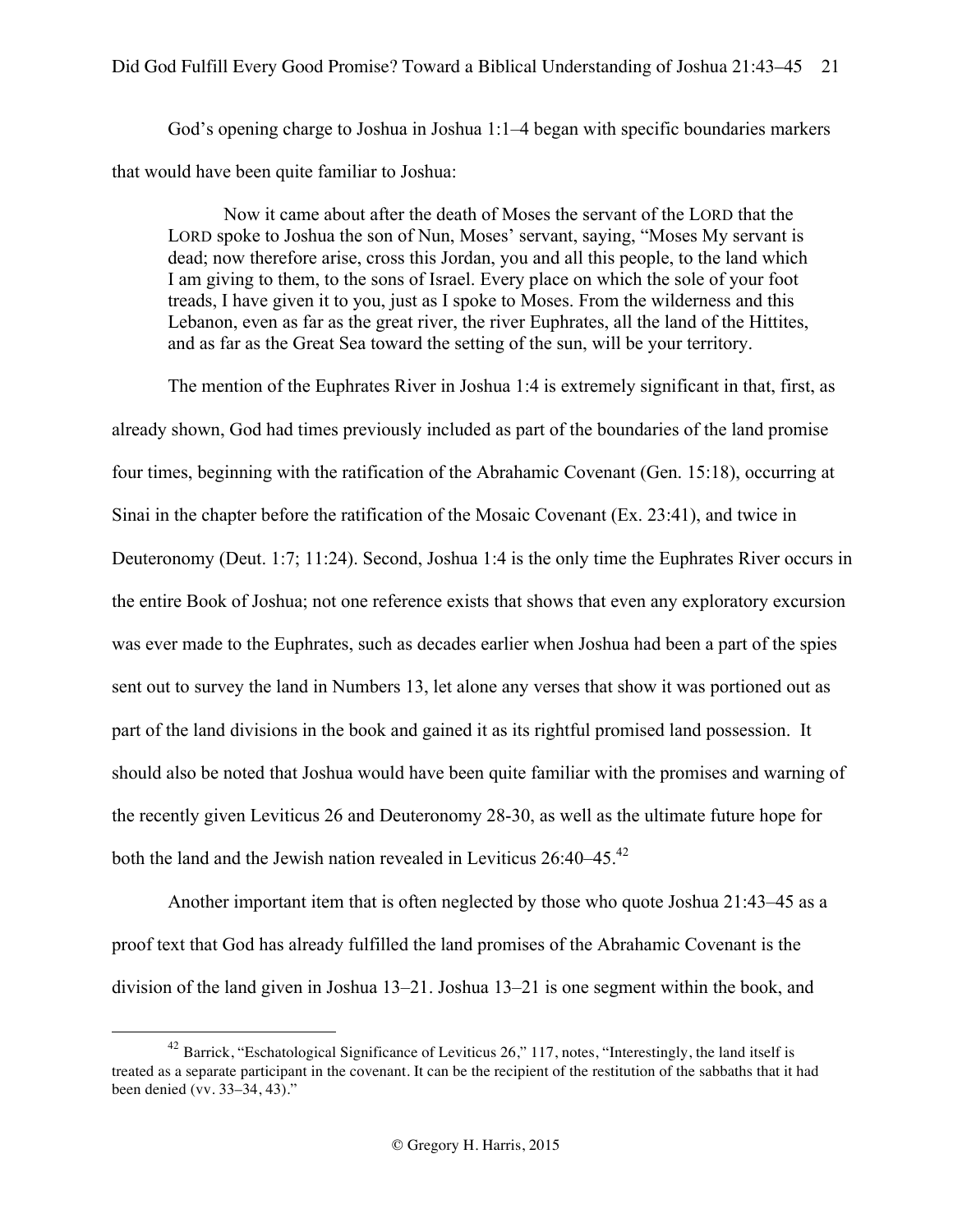individual chapters must be viewed within this context. Actually, Joshua 21:43–45 are the last three verses in this section and offer "a glorious summary" of the land division.<sup>43</sup> The opening verse of the this section, Joshua 13:1, is extremely important in that *God Himself* evaluated what He had accomplished thus far as well as what remained yet to be accomplished: "Now Joshua was old and advanced in years when the LORD said to him, 'You are old and advanced in years, *and very much of the land remains to be possessed*'" [italics added]. Yahweh then delineates groups within the land that were part of the "very much of the land that remains to be possessed" in Joshua 13:2–7:

"This is the land that remains: all the regions of the Philistines and all those of the Geshurites; from the Shihor which is east of Egypt, even as far as the border of Ekron to the north (it is counted as Canaanite); the five lords of the Philistines: the Gazite, the Ashdodite, the Ashkelonite, the Gittite, the Ekronite; and the Avvite to the south, all the land of the Canaanite, and Mearah that belongs to the Sidonians, as far as Aphek, to the border of the Amorite; and the land of the Gebalite, and all of Lebanon, toward the east, from Baal-gad below Mount Hermon as far as Lebo-hamath. All the inhabitants of the hill country from Lebanon as far as Misrephoth-maim, all the Sidonians, I will drive them out from before the sons of Israel; only allot it to Israel for an inheritance as I have commanded you. Now therefore, apportion this land for an inheritance to the nine tribes, and the half-tribe of Manasseh."

Because of Joshua 13:1–7 which deals with particulars related to the land of Canaan, let alone the added reference in Joshua 1:4 to the territory associated with the Euphrates that exists outside of the land that they currently occupied, it is beyond argument that Israel never possessed the land as stipulated in the Abrahamic Covenant during the days of Joshua. This obvious lack of gaining all the land that God promised is a significant point marked by both non-dispensational and dispensational camps. Regarding the land promises given to Israel, several acknowledge the clear teaching that "the Israelites never came into undisputed possession of the whole promised land, to the full extent of the boundaries laid down in Num. 34:1–12, never conquering Tyre and

<sup>&</sup>lt;sup>43</sup> David M. Howard, Jr. *Joshua* in The New American Commentary, ed. E. Ray Clendenen (Nashville: Broadman and Holman, 1998), 397.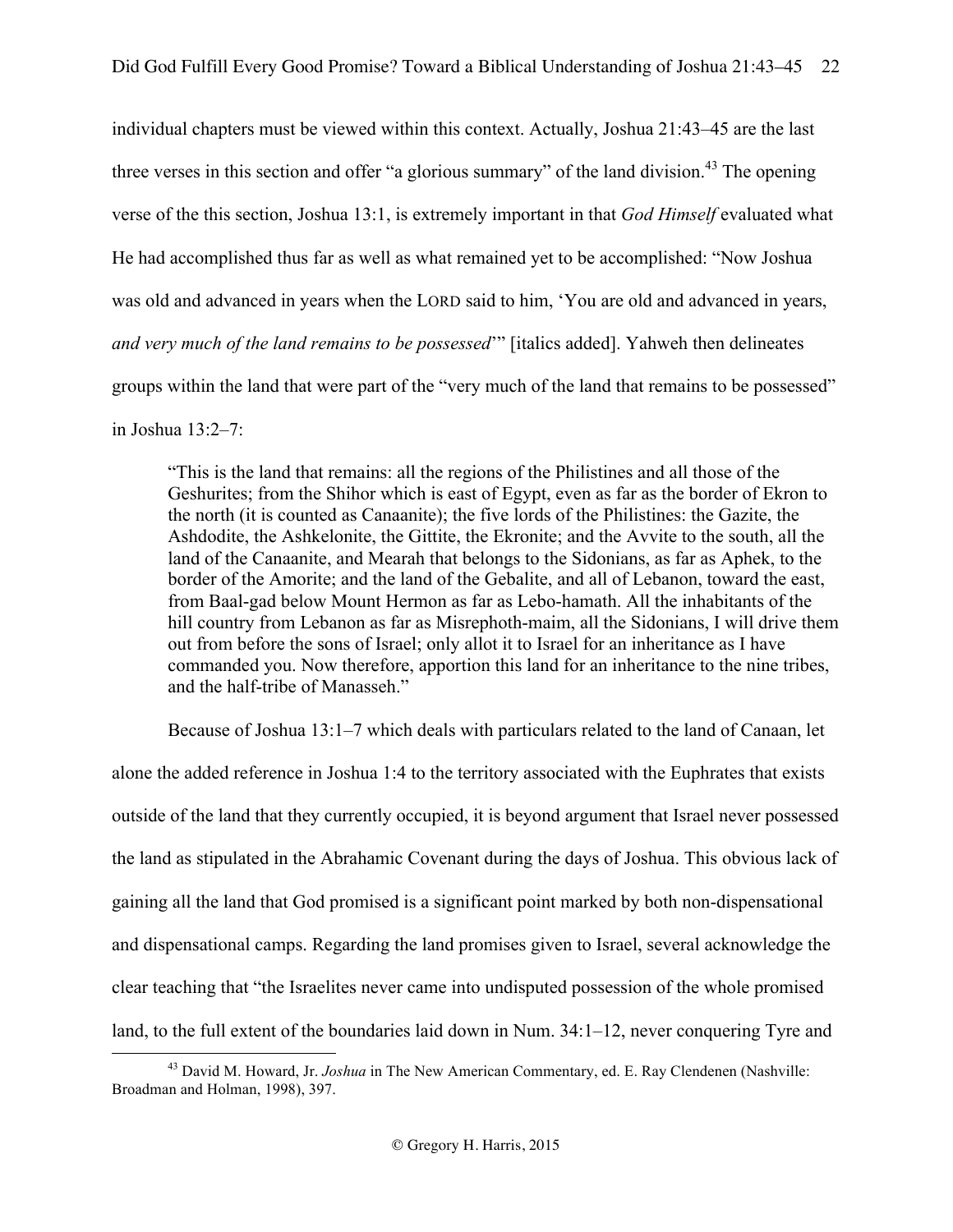Sidon, for example . . . "<sup>44</sup> Bright writes that the promise only "began to find fulfillment—though never a complete fulfillment—in the giving of the Promised Land."<sup>45</sup> Noting the contrast between God's faithfulness and Israel's incomplete obedience, Hess adds, "Thus the tendency has been to understand here a process of dispossession. Israel had begun it under God but the nation's failure to complete it was a failure in its obedience to complete the process."<sup>46</sup> Mabie offers this fuller explanation of how incomplete the conquest of the land of Canaan was during Joshua's life:

Although it is commonly it is commonly misconstrued that only the book of Judges reflects the incomplete aspects of the conquest, both Joshua and Judges reflect the reality of unconquered peoples, cities and territories. Indeed, the chapter following the list of defeated kings [Josh. 12] articulates a daunting list of unconquered areas spanning from the far south to the far north, particularly on the Coastal Plain and in the Jezreel and Beth Shean Valleys (Josh 13:1–6, 13). Similarly, during the dividing of the land, other unconquered areas are noted (cf. Josh 15:63; 16:10; 17:11–16). Likewise, at the tent of meeting in Shiloh the Israelites are rebuked for "neglecting to possess" the land, since there are still seven tribes that have not received their inheritance (Josh  $18:1-3$ ).<sup>47</sup>

Davis adds a good summary statement of what Joshua 13:1 teaches: "All this land was, in one sense, on the edges of Israel's land. If such was the land that remained, it implies that Israel had achieved a significant measure of the dominance in the main part of Canaan. Not that such dominance was total, but it was substantial."48

Joshua 21:43–45, which concludes the land division chapters (Josh. 13–21), plays a

<sup>47</sup> F. J. Mabie, "Geographical Extent of Israel," in *Dictionary of the Old Testament: Historical Books*. Bill T. Arnold and H. G. M. Williamson eds. (Downers Grove, Ill: Intervarsity Press, 2005), 318.

<sup>48</sup> Davis, *No Falling Words*, 110–11.

 <sup>44</sup> Keil and Delitzsch, *Joshua, Judges, Ruth, 1 and 2 Samuel*, 157.

<sup>45</sup> John Bright, *A History of Israel*, 3d. ed. (Philadelphia: Westminster, 1981), 96–97.

<sup>46</sup> Richard S. Hess, *Joshua: An Introduction and Commentary*, in Tyndale Old Testament Commentaries, ed. D. J. Wiseman (Downers Grove, Ill: Intervarsity Press, 1996), 285.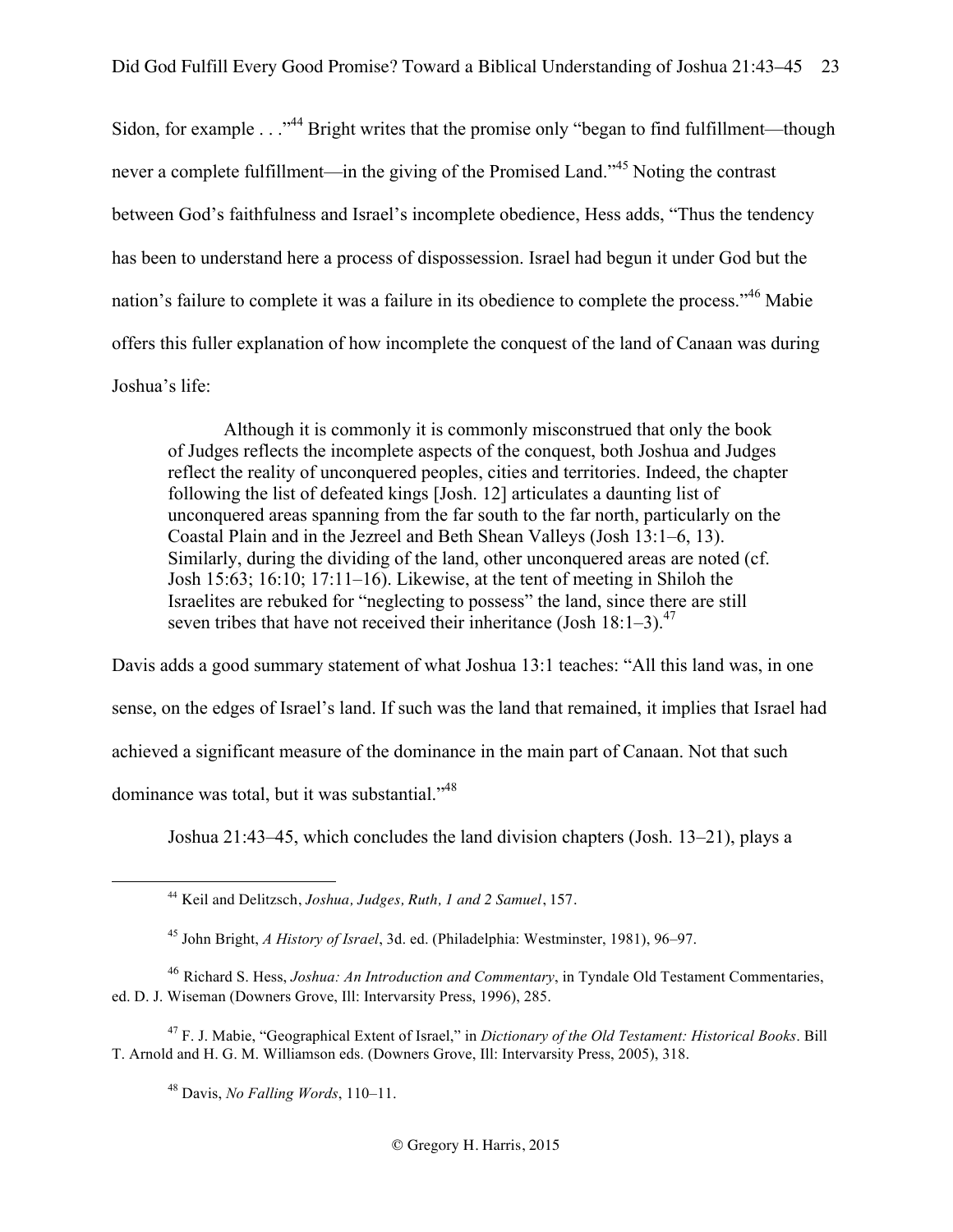strategic role in understanding the entire book:

The passage is a theological conclusion of the entire book up to this point . . . The editor emphasizes here the completeness of God's action . . . No matter what the political situation of Israel in a later generation, be it the division of the kingdom, the fall of the northern kingdom, or the destruction of Jerusalem and the Exile, Israel could not blame God. God had faithfully done for Israel what he promised. Blame belonged on Israel's shoulders, not God's.<sup>49</sup>

After noting the failure of Israel to take full possession of the land, Davis eloquently adds

the following and laments the neglect by some the true importance of Joshua 21:43–45:

Lastly, we must look at the grand testimony of Yahweh's fidelity. This passage is the theological heart of the Book of Joshua; it deliberately echoes the concerns of 1:1–9 (cf. especially 1:2–3, 5–6) and structurally draws a line across everything that has preceded. Here is the jugular vein of the book. Yet two major commentaries published with the last twenty years allot nine and five lines respectively to this section: an inexcusable blunder. $50$ 

However, several who study the Book of Joshua over the centuries have wrestled with

how to harmonize the statement of incomplete conquest in Joshua 13:1 with the statement of

what seems to be total conquest in Joshua 21:43–45, John Calvin being among them:

In order to remove this appearance of contradiction, it is necessary to distinguish between the certain, clear and steadfast faithfulness of God in keeping his promises, and between the effeminacy and sluggishness of the people, in consequence of which the benefit of the divine goodness in a manner slipped through their hands . . . Wherefore, although they did not rout them all so as to make their possession clear, yet the truth of God came visibly forth, and was realized, inasmuch as they might have obtained what was remaining without any difficulty, had they been pleased to avail themselves of the victories offered to them $51$ 

<sup>51</sup> Calvin, *Commentary on the Book of Joshua* 248. Donald H. Madvig's, *Joshua,* in The Expositor's Bible Commentary, ed. Frank E. Gaebelein (Grand Rapids: Zondervan: 1992), 353, wording is a little confusing: "The statement 'the LORD gave Israel' emphasizes God's sovereign action . . . The land was God's to give Israel. All of Canaan was not yet in Israel's possession, nor were all the enemies destroyed. Nevertheless Israel was in control of 'all the land.'" Then, "Yet God's oath to Abraham had now been fulfilled" (ibid). If the land was not in Israel's possession, then it does not reason that God's oath to Abraham had been fulfilled.

 <sup>49</sup> Trent C. Butler, *Joshua* in Word Biblical Commentary, David A. Hubbard and Glenn W. Barker, gen eds. (Waco, Texas: Word Books, 1983), 234–35.

<sup>50</sup> Davis, *No Failing Words*, 157.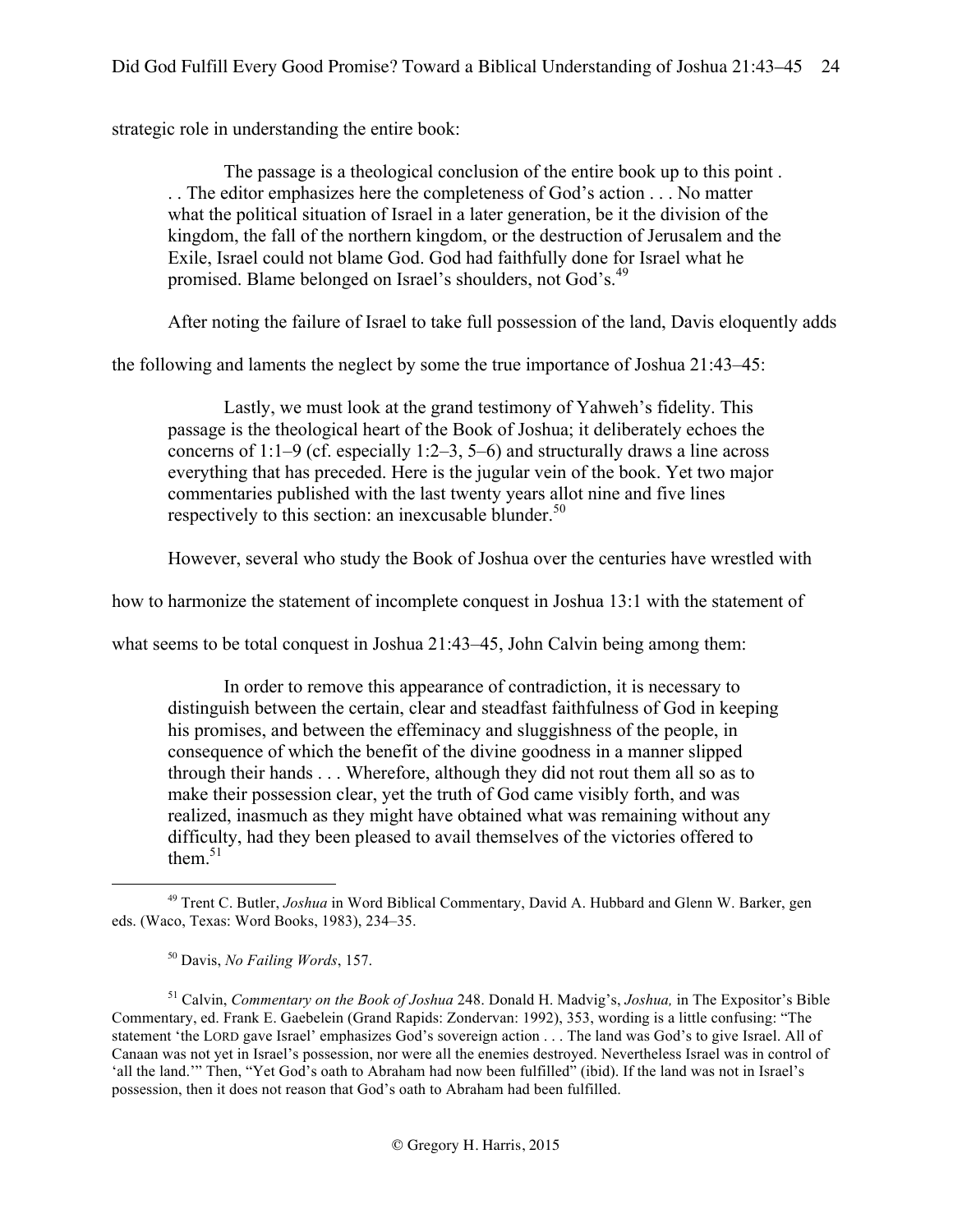Davis acknowledges the apparent conflict between the two texts, and offers this assessment:

. . . namely, that there remained much land to be possessed (13:1) and there were enemies that Israel was not driving out (e.g.16:10; 17:12–13). But we must remember that the biblical writer . . . knew of these other factors, and, if he had thought them to be directly contradictory to 21:43–45, he would sure have noticed it (and, presumably addressed the matter). Apparently the biblical writer felt no unbearable rub here . . . Yahweh had given Israel all the land (v. 43a)—witness the fact that they possessed and lived in it (v. 43b). The fact that they might possess still more of it (cf. Exod. 23:30) does not negate this.<sup>52</sup>

Mabie further emphasizes "the parallel realities" of Joshua 13:1 and 21:43–45 just as God had

specifically promised in "the blessing and the curse" of Leviticus 26/Deuteronomy 28:

In addition, Joshua stresses that Yahweh will continue to drive out these remaining nations in line with Israel's faith and obedience (Josh 23:6), but that unfaithfulness and disobedience will put this in jeopardy" (Josh 23:12–13, 15–16). In short, this speech helps to clarify the theological nuances surrounding the parallel realities of *completely given land and incomplete conquest* (cf. Num. 33:53; Deut. 8:1, 11:22–23).<sup>53</sup>

Others understand Joshua 21:43–45 as highlighting different aspects of God's character.

Woudstra thus writes on God's faithfulness as seen in this passage:

This passage constitutes one of the key sections of the entire book, for one may learn from it the revelational purpose that the Holy Spirit had in inspiring the human author to compose the book. This purpose is to let the full light of revelation fall upon the faithfulness of the covenant God who keeps his word once given to the forefathers. As such, this passage summarizes the first part of the book and points out its basic message. Verse 43 refers primarily to the distribution of the land described in chs. 13–21; v. 44 reflects the actual stories of the Conquest as told in

<sup>53</sup> Ibid. [emphasis in the original].

 <sup>52</sup> Davis, *No Failing Words,* 158. While in agreement to what is written above, this author differs changing the "might possess still more land" to "will posses still more land," since the land boundaries of the Abrahamic Covenant had not remotely come close be being possessed by Israel as an everlasting possession plus the eschatological promises of Leviticus 26:40–45. Mabie offers his harmonization of the apparent contradiction between Joshua 13:1 and 21:43–45: Despite the reality of unconquered areas, the *entire* land is divided among the tribes by lot at the command of Yahweh (Josh 13:6); thus all the land is given as Yahweh promised (cf. Josh 21:43– 45). This interplay between given and unconquered land is nicely reflected in Joshua's exhortation to the leadership of Israel in Joshua 23, which is situated "a long time after Yahweh had given rest to Israel from all their surrounding enemies." While this speech notes Israel's victories in the land and stresses that everything Yahweh promised had "come to pass," it also clarifies that some allotted land is still inhabited by unconquered nations (Josh. 23:4, 9–10, 14) (Mabie, "Geographical Extent of Israel," 318, [emphasis in the original]).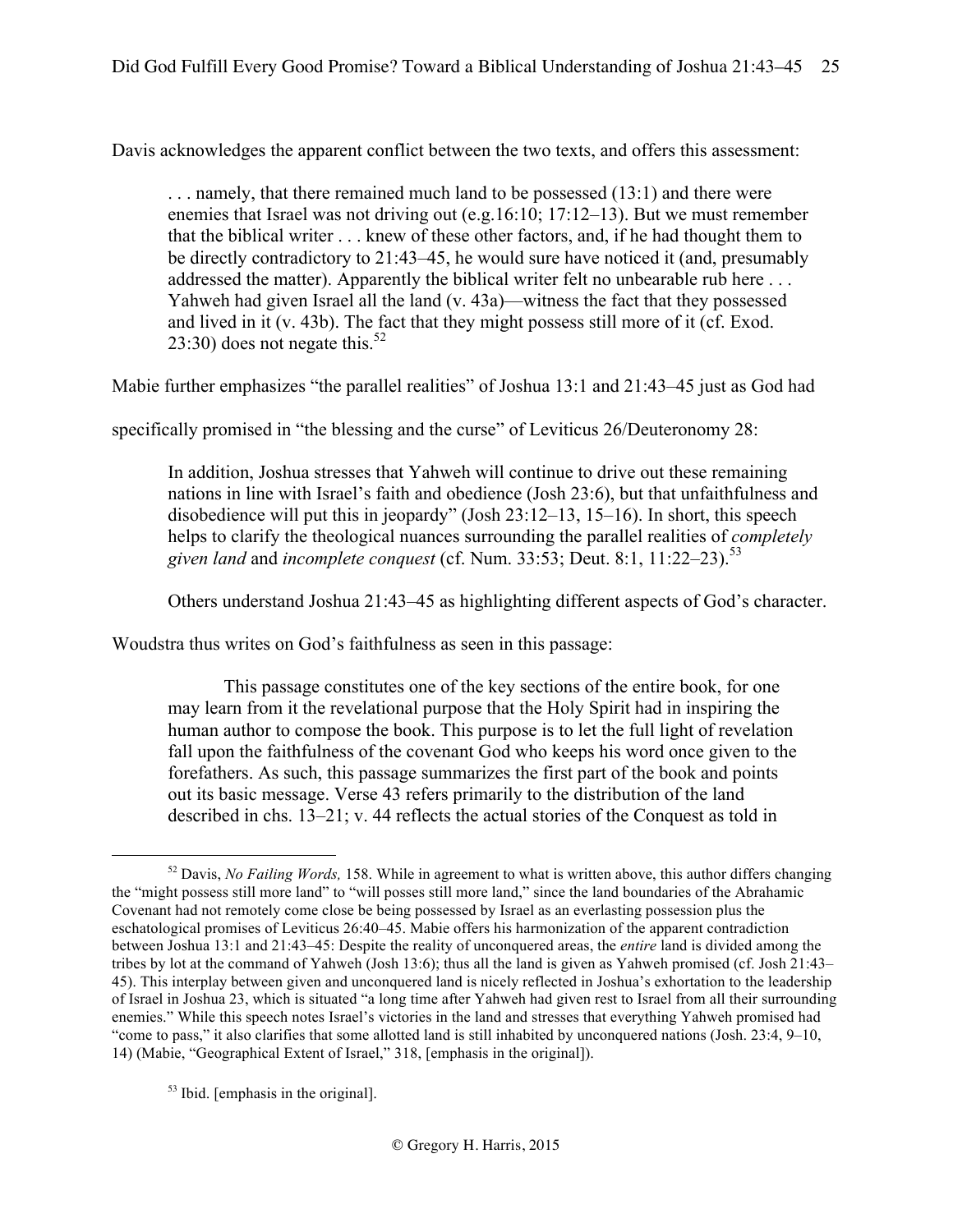chs. 1–12; and v. 45 places the entire book under the perspective of God's faithfulness.

The book of Joshua views the conquest of Canaan as both complete and incomplete. In 23:4–5 these two lines run side by side, an indication that the author means them to be equally valid, although the emphasis on the completeness of the Conquest is predominant.<sup>54</sup>

Further commenting on Joshua 21:45, Woudstra reasons that God's faithfulness should result in thanksgiving: "No wonder, then, that the final word of this passage is one of thankful recognition to the faithfulness of God. Instead of failing to come to pass (Heb. "fall to the ground"), *the good words* of the Lord, spoken to the house of Israel (viewing the people as a unity, another leading motif) have all come out (cf. 23:14). This note of thanksgiving reverberates in the NT as well (cf. Rev.  $11:16-18$ )".<sup>55</sup>

# Conclusion and Significance

At first glance Joshua 21:45 does seem all encompassing: "Not one of the good promises which the LORD had made to the house of Israel failed; all came to pass." But as has been shown, these verses do not sit isolated away from the previous revelation from God. Those who cite Joshua 21:43–45 as having fulfilled God's promises for the land promises of the Abrahamic Covenant<sup>56</sup> is not so much taking verses out of context, (such as John 8:32 "you shall know the truth, and the truth shall make you free" without including the first provisional part of John 8:31: "Jesus therefore was saying to those Jews who had believed Him, 'If you abide in My word, then you are truly disciples of Mine,' followed by the connective 'and you shall know the truth . . .'"),

 <sup>54</sup> Woudstra, *Joshua*, 314. So also Ziese: "An understanding of 21:43–45 begins with the observation previously offered, namely, that this is an assessment specifically directed toward Yahweh. Here is an affirmation of the belief that the *leadership of Yahweh* has not flagged or failed" (Mark Ziese, *Joshua* in The College Press NIV Commentary, Terry Briley and Paul Kissling eds. (Joplin: Missouri: College Press Publishing Co. 2008), 351 [emphasis in the original].

<sup>55</sup> Woudstra, *Joshua*, 315 [emphasis in the original].

<sup>56</sup> E.g. Hanegraaff, *The Apocalypse Code*,178; DeMar, *Last Day's Madness*, 332.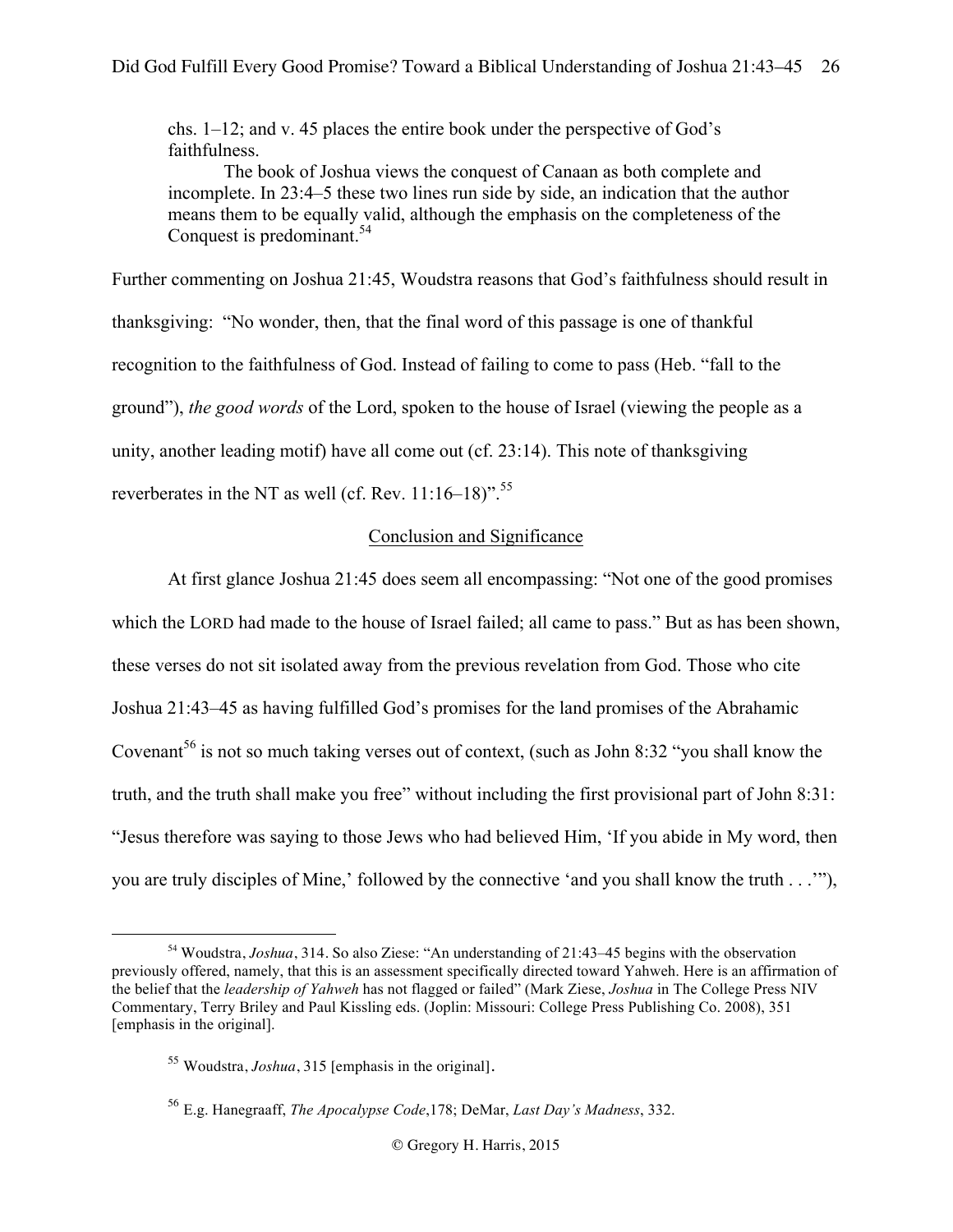since Joshua 21 does indeed refer to portions of the land promised Israel by God. Those who cite Joshua 21:43-45 as proof texts are verses taken *in isolation and exclusion* from previous revelation given by God regarding the specific land boundaries, eschatological promises from the Pentateuch, and even passages within the Book of Joshua from which they make their claim, namely Joshua 1:1-4 and 13:1. Simply put, those cite Joshua 21:43–45 as God having fulfilled all His land promises to Israel do so excluded and isolated from some very significant problem passages for this position. It is no wonder that Calvin and many others avoided the claim that all of God's land promises had been fulfilled by God by the time of Joshua 21:43–45; this interpretation is inherently weak and laden with massive—and ultimately unexplainable theological problems for those who accept the Bible as God's divine revelation, if for no other reason, how God Himself appraised the land situation in Joshua 13:1–7.

It seems better to understand Joshua 21:43–45 in a much more restricted manner: Yahweh did indeed fulfill all His good promises up to that time, but Joshua 21:45 is just a historical marker in God's faithfulness and not the pinnacle nor completion of His covenant faithfulness:

These verses emphasize the totality of Israel's success, the overarching picture of complete victory, and the all-encompassing nature of God's faithfulness to his promises and his people. It is of a piece with similar passages, such as 10:40–42; 11:16–23; and 23:1. It does not echo the passages that stand in tension with it, which speaks of unfinished business, of land that remained to be captured. Yet on its own terms, *it does present an accurate picture of the prevailing situation at the time*. 57

Such an understanding is found elsewhere in Scripture. For instance, Paul's benediction in Romans 16:25–27 makes a far-reaching statement regarding how far the Gospel had gone forth by the time of its composition:

 <sup>57</sup> Howard, *Joshua*, 397–98 [emphasis added].